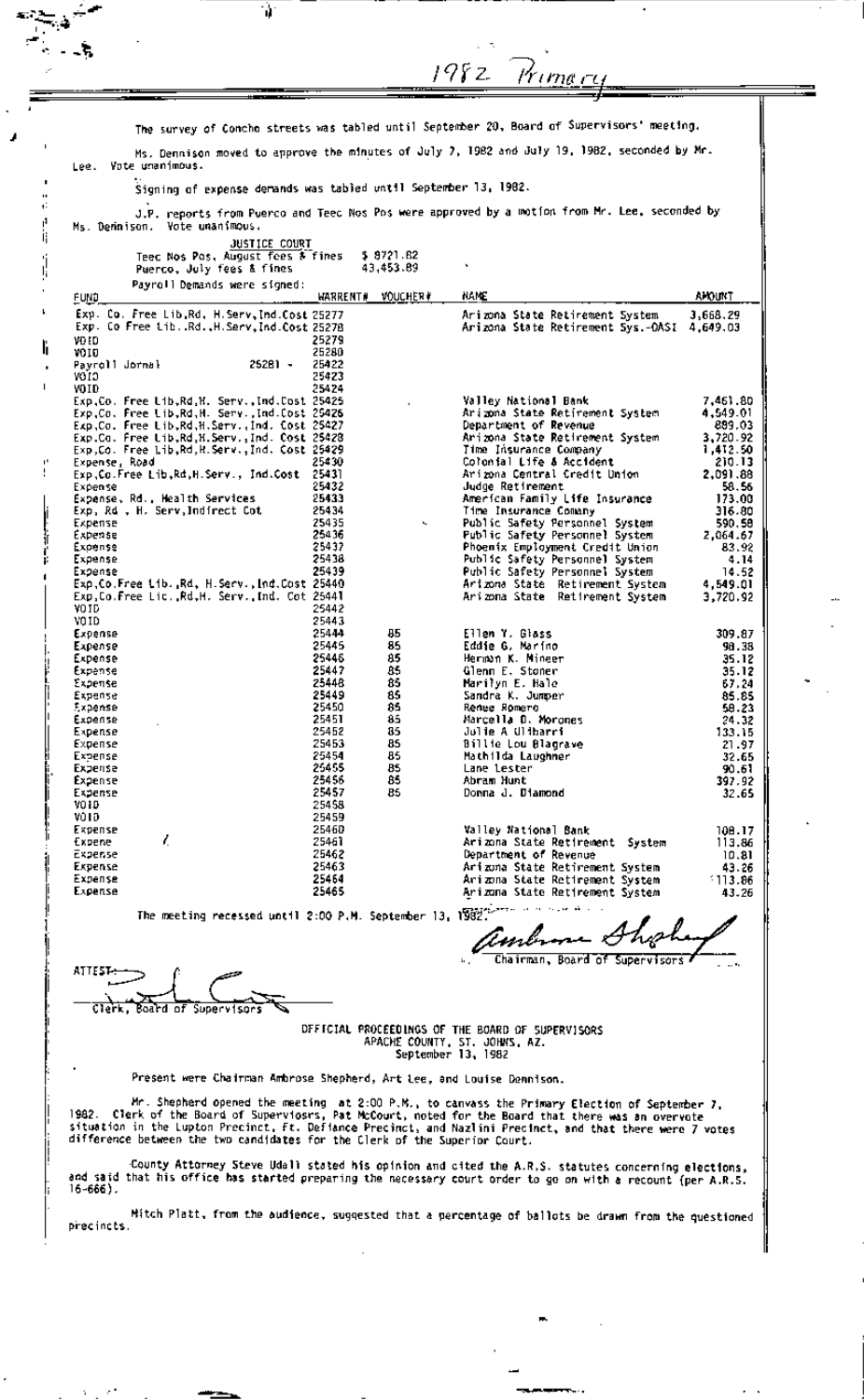| Peaches, Daniel<br>Hanley Benjamin | <b>STATE</b><br>REPRESENTATIVE<br><b>DIST.</b> | Hart, A.V.<br>$n$ $\mathbf{H}$ $\mathbf{H}$ | <b>STATE</b><br>SEMAIE DISTRICT | ਣ<br>Stant, Mac Arthur,  | Hawthorne, Roy 0. | Hubbard, Arthur   | <u>Mouse, Oscar Lee Sr.</u> | <b>STATE SENATE DISTRICT</b><br>ساإ | Steiger, Sam | Gene, Thon | Mechan.<br>F                       | Corbet.<br>E    | Janeck,<br><b>Steve</b> | <b>Babbitt,</b><br><b>Bruce</b> | <b>BOVERMAN</b> | <u> Austin, Richard D</u> | <u>kolbe, Jim</u> | dever, <u>Conrad</u> | Huff, Richard "Dick"      | Tom. Soleng | McMulty, Jim | ۵.5<br><b>REPRESENTAL LVE</b><br><b>Ligh</b> | (L)Stauffer.<br><b>Richard</b><br>Þ | <b>Rudd, Eldon</b>       | Earley, Wayne O | ĔΓ<br><b>REPRSENTATIVE, DIST.</b> | ĉ<br>Clamons, Randall A.          | <u>Sellers</u><br>e<br>B | Dunn, Pete | Killeen, Caroline | De Concini,<br><b>Dennis</b> | ļ.<br><b>SENATE</b> |                                                           |                         |
|------------------------------------|------------------------------------------------|---------------------------------------------|---------------------------------|--------------------------|-------------------|-------------------|-----------------------------|-------------------------------------|--------------|------------|------------------------------------|-----------------|-------------------------|---------------------------------|-----------------|---------------------------|-------------------|----------------------|---------------------------|-------------|--------------|----------------------------------------------|-------------------------------------|--------------------------|-----------------|-----------------------------------|-----------------------------------|--------------------------|------------|-------------------|------------------------------|---------------------|-----------------------------------------------------------|-------------------------|
| $\frac{(0)}{(k)}$ , 348            | ω                                              | $\frac{1}{2}$                               |                                 | Lanakila<br>œ            | Ē                 | <u>(D)1254</u>    | OD Isaa                     |                                     | β            | 厄          | Ε<br>615,                          | <u>(R) 522.</u> | (D)1443                 | 192392                          |                 | c                         | <b>Antilei</b>    | <u>(۱۹۱) اممرا</u>   | In. fl                    | Latio       | 皀<br>國       | Ė                                            | idt.                                | $(11)$ $(4)$             | <u>ee 1500</u>  |                                   | Parde<br>$\overline{\phantom{0}}$ | Σ<br>¦es                 | (8)1529    | <u>cortor</u>     | 9682(0)                      |                     |                                                           |                         |
|                                    |                                                | b                                           |                                 |                          |                   |                   |                             |                                     |              |            | 얾                                  | ⊨               | k                       | 능                               |                 |                           | は                 | ₿                    | h                         | 巨           | R            |                                              |                                     |                          |                 |                                   |                                   | Φ                        | ¦≈         | ⊾                 | k                            |                     |                                                           | 31 I d                  |
| 뉄                                  |                                                |                                             |                                 | 잎                        |                   | E                 | 닠                           |                                     |              |            | ⊨                                  | Þ               | Ņ                       | ाग                              |                 |                           |                   |                      |                           |             |              |                                              |                                     | k                        | ē               |                                   | ↔                                 | ₹                        | l3         | S.                | 巨                            |                     |                                                           | 31NT<br>-- <del>4</del> |
|                                    |                                                | ैंड                                         |                                 |                          |                   |                   |                             |                                     |              |            |                                    | ⊵               | Þ                       | 뎞                               |                 |                           |                   |                      |                           |             |              |                                              |                                     | ౹౫                       | 뎡               |                                   |                                   | ч                        | ₹          | ļ.                | ¦≈                           |                     |                                                           | <b>OHDN</b>             |
|                                    | ŧ                                              |                                             |                                 | ņ                        |                   | 23                | ь                           |                                     |              |            | ω                                  | ш               | ᄇ                       | ᄫ                               |                 |                           |                   |                      |                           |             |              |                                              |                                     | é                        | ¦a              |                                   |                                   | N                        | <b>Ja</b>  | 눠                 | 능                            |                     | ed 131 alya                                               |                         |
| $\frac{30-7.65}{2.05}$             |                                                |                                             |                                 | ٠                        |                   | k                 | P                           |                                     |              |            | ⊨                                  |                 | ド                       | ₩                               |                 |                           |                   |                      |                           |             |              |                                              |                                     |                          | ÷.              |                                   |                                   | w                        | l∾         | ю                 | 3                            |                     | 000mm021                                                  |                         |
| ដូង                                |                                                |                                             |                                 | ₹                        |                   | 얿                 | ю                           |                                     |              |            | ᄫ                                  | ч               | ١×                      |                                 |                 |                           |                   |                      |                           |             |              |                                              |                                     | 능                        | Z               |                                   |                                   | ಷ                        | 40         | v                 | 22                           |                     | <b>USTOMENIN</b>                                          |                         |
|                                    | $\frac{25}{25}$                                |                                             |                                 |                          |                   |                   |                             |                                     |              |            | þ                                  | 쒾               | Рá                      | <u>रा ।भ</u>                    |                 |                           | ŧ                 | ₩,                   | k                         | Þ           | zı           |                                              |                                     |                          |                 |                                   |                                   | Ł                        | l÷,        |                   | 碱                            |                     |                                                           | d۳                      |
|                                    |                                                |                                             |                                 | X,                       |                   | k.                | g                           |                                     |              |            | ⊵                                  | Þ               | ন                       | þ                               |                 |                           |                   |                      |                           |             |              |                                              |                                     | 닢                        | N               |                                   |                                   | 넗                        |            | is,               |                              |                     | DEFIANCE                                                  |                         |
| ־1151   44<br>  1161   121         |                                                |                                             |                                 |                          |                   | $\frac{142}{142}$ |                             |                                     |              |            |                                    |                 |                         |                                 |                 |                           |                   |                      |                           |             |              |                                              |                                     |                          |                 |                                   |                                   |                          | $\vec{5}$  | Þ                 | Ιs<br>E                      |                     |                                                           | <b>DOPN</b>             |
| jπ                                 |                                                |                                             |                                 | S                        |                   |                   | R                           |                                     |              |            | Б                                  | 부               | 협                       | ÞΣ                              |                 |                           |                   |                      |                           |             |              |                                              |                                     | ١ż                       | ē               |                                   |                                   | l∞                       | b.         | Þ                 |                              |                     |                                                           |                         |
|                                    | Þ                                              |                                             |                                 |                          |                   |                   |                             |                                     |              |            | ь                                  | ķφ              | ᄇ                       | 声                               |                 |                           | Lп                | Þ                    | le.                       | œ           | ⊵            |                                              |                                     |                          |                 |                                   |                                   | la.                      | œ          | ವ                 | ౹ౚ                           |                     |                                                           | ψုံး                    |
| š,<br>힟                            |                                                |                                             |                                 | $\overline{a}$           |                   | ŀ.                | 넋                           |                                     |              |            | م                                  | ķ.              | 는                       | ⊨                               |                 |                           |                   |                      |                           |             |              |                                              |                                     | $\overline{\phantom{a}}$ | ╞               |                                   |                                   | a                        | ⊭          | E                 | â                            |                     |                                                           | भूषण                    |
| ಜ.,                                |                                                |                                             |                                 | ٠                        |                   | ļε                | Èл                          |                                     |              |            | Þ.                                 | ᄧ               |                         | ă                               |                 |                           |                   |                      |                           |             |              |                                              |                                     | œ                        | <u>k</u>        |                                   |                                   | la.                      | Ŀп         | ¦∓                | ಹ                            |                     | $\overline{\text{B}}$ if $\overline{\text{I}}$ chee       |                         |
| $\frac{1}{2}$                      |                                                |                                             |                                 | ₿                        |                   | Ξ                 | ρ                           |                                     |              |            | ᄇ                                  | ਙ               | 넼                       | ē                               |                 |                           |                   |                      |                           |             |              |                                              |                                     | Þ                        | Ę               |                                   |                                   |                          | 5          | le.               | $\overline{113}$             |                     | <b>TIOI TI</b> V                                          |                         |
| Ė.<br>tu.                          |                                                |                                             |                                 | P.                       |                   | þΣ                | ⊵                           |                                     |              |            | v                                  |                 | F                       | 최                               |                 |                           |                   |                      |                           |             |              |                                              |                                     |                          | 등               |                                   |                                   | o.                       |            |                   |                              |                     | техонфол                                                  |                         |
| Ĕ<br>Ÿ.                            |                                                |                                             |                                 | LJ.                      |                   | ļ٩                | 븅                           |                                     |              |            | v                                  |                 | 닗                       | हैं                             |                 |                           |                   |                      |                           |             |              |                                              |                                     | L                        |                 |                                   |                                   | l~                       | <b>N</b>   | ļЗ.               | ₿                            |                     |                                                           | <b>Ngjar</b>            |
|                                    | ٣                                              |                                             |                                 |                          |                   |                   |                             |                                     |              |            |                                    |                 |                         | 的                               |                 |                           |                   |                      |                           |             |              |                                              |                                     | w                        | 읿               |                                   |                                   | ∾                        |            | €                 | 9                            |                     |                                                           |                         |
| ڇ ۾                                |                                                |                                             |                                 |                          |                   | lo.               | r                           |                                     |              |            |                                    | œ               | μ                       |                                 |                 |                           |                   |                      |                           |             |              |                                              |                                     |                          | ۱s              |                                   |                                   | u.                       | ΙN         | iw                | ¦₩                           |                     |                                                           | <b>VALUA</b>            |
| ٠<br>o.                            |                                                |                                             |                                 | ∾                        |                   | פס                |                             |                                     |              |            | м                                  | ļ۴              | 厣                       | ٣                               |                 |                           |                   |                      |                           |             |              |                                              |                                     | ∤en                      | ုဒ              |                                   |                                   | 55/2                     |            |                   |                              |                     | SMNY F ANI<br>I                                           |                         |
| 하                                  |                                                |                                             |                                 | ÷                        |                   |                   |                             |                                     |              |            | þ                                  | r,              |                         |                                 |                 |                           |                   |                      |                           |             |              |                                              |                                     | kл                       |                 |                                   |                                   |                          | o.         |                   |                              |                     | язтым мяска                                               |                         |
| т.                                 |                                                |                                             |                                 | œ                        |                   | ¦es               | ⊭                           |                                     |              |            | ь                                  | ÷.              | ٠                       | Þ.                              |                 |                           |                   |                      |                           |             |              |                                              |                                     | ko.                      | ¦≥              |                                   |                                   | ç,                       | ┙          | ÷                 | l.                           |                     |                                                           | เผ¶่น                   |
| Ì                                  | ≋<br>F                                         |                                             |                                 |                          |                   |                   |                             |                                     |              |            | þ.                                 | þп              | ķ,                      | 늡                               |                 |                           | ь.                |                      | ţn.                       | ы           | Þ            |                                              |                                     |                          |                 |                                   |                                   | 4                        | ⊣          | ା≂                | ≌                            |                     | огоции                                                    |                         |
| ŀ,                                 |                                                |                                             |                                 |                          |                   |                   |                             |                                     |              |            | Þ.                                 | 늭               | 티                       | ह्य                             |                 |                           |                   |                      |                           |             |              |                                              |                                     | 붜                        | $\approx$       |                                   |                                   | E,                       | k,         | k.                | 揭                            |                     |                                                           | 03431                   |
| $\approx$                          |                                                |                                             |                                 | ç                        |                   | l#.               | ᄇ                           |                                     |              |            | ۱o                                 | ۱'n             | þп.                     | Þ                               |                 |                           |                   |                      |                           |             |              |                                              |                                     | 능                        | Þ.              |                                   |                                   | $\overline{5}$           | 1≞         | 늡                 | 5                            |                     | ED BOCK                                                   |                         |
|                                    |                                                |                                             |                                 | $\overline{\mathbf{v}}$  |                   | k.                | H                           |                                     |              |            | F                                  | ķν              | Ħ.                      | 쑵                               |                 |                           |                   |                      |                           |             |              |                                              |                                     | Ŀ                        | a               |                                   |                                   | ίn,                      | ¦⇔         | ŀЭ                | lз                           |                     | лигоа јузс                                                |                         |
| a<br>11.<br>11.<br>ုံး             |                                                |                                             |                                 | ÷                        |                   |                   | juni.                       |                                     |              |            | تد)                                | $\pmb{\omega}$  | l⊭                      | ¦ಸ                              |                 |                           |                   |                      |                           |             |              |                                              |                                     | Þ                        | Þ               |                                   |                                   | ┢                        | ∾          | jи.               | Ν                            |                     | эрэн Наск                                                 |                         |
| ្ពុជ្                              |                                                |                                             |                                 | J.                       |                   | l≊                | 懂                           |                                     |              |            | œ                                  | un.             | 치                       | 2                               |                 |                           |                   |                      |                           |             |              |                                              |                                     | ⊨                        | Ħ               |                                   |                                   | k٠                       | ∼          | F                 | 阁                            |                     | onkb Rock                                                 |                         |
| Ĩ                                  | $\frac{10}{2}$                                 |                                             |                                 |                          |                   |                   |                             |                                     |              |            | F                                  | 41              | 명                       | S.                              |                 |                           |                   |                      |                           |             |              |                                              | β                                   |                          | š,              |                                   |                                   | þ<br>þ                   |            | ļs,               | Þ.                           |                     | <b>DUND YALLEY</b>                                        |                         |
|                                    | <u>र्म</u>                                     |                                             |                                 |                          |                   |                   |                             |                                     |              |            | $\overline{\overline{\mathbf{H}}}$ | ត្ត្រ           | L                       | 382                             |                 |                           |                   |                      |                           |             |              |                                              | E                                   |                          |                 |                                   |                                   |                          |            |                   |                              |                     | <b>ZXHOUL T</b>                                           |                         |
| $\sim$ N                           |                                                |                                             |                                 | ç,                       |                   | ŀЗ                | N                           |                                     |              |            |                                    |                 |                         |                                 |                 |                           |                   |                      |                           |             |              |                                              |                                     | Ş<br>Ł                   |                 |                                   |                                   | 鸟                        | Ë          | 冨                 | $\mathbf{E}$<br>Þ            |                     | I. MICHAELS                                               |                         |
| ខេត្                               |                                                |                                             |                                 |                          |                   |                   |                             |                                     |              |            | یئ                                 | jo.<br>∤œ       | E<br>₹                  | b.<br>5ŧ                        |                 |                           |                   |                      |                           |             |              |                                              | þo<br>F                             | 白                        |                 |                                   |                                   | þп<br>Þ                  |            | Þ                 |                              |                     |                                                           | <b>TTENHY</b>           |
|                                    | 늘                                              |                                             |                                 | N,                       |                   | 봐 림               |                             |                                     |              |            | $\equiv$                           |                 |                         |                                 |                 |                           |                   |                      |                           |             |              |                                              |                                     |                          |                 |                                   |                                   | ᄫ<br>þ.                  |            | ҏ                 | 볇                            |                     |                                                           |                         |
| ≘<br>Þ                             |                                                |                                             |                                 | Ŧ,                       | ε                 |                   | þ.                          |                                     |              |            | Þ                                  | <u>63 11</u>    | <u>EZ</u>               | 쁿<br>Þ                          |                 | ŀ.                        | k.                | Þ.                   | $\overline{\mathbb{E}^2}$ |             |              |                                              |                                     |                          |                 |                                   | Þ                                 | ţ.                       |            | Ë                 | ₿                            |                     | <b>PRINGERVILLE</b>                                       |                         |
| ្ល                                 |                                                |                                             |                                 |                          |                   |                   |                             |                                     |              |            | œ                                  |                 | Ъ                       |                                 |                 |                           |                   |                      |                           |             |              |                                              | 본                                   | F                        |                 |                                   | l۴                                | Ło                       |            | Έ                 | k                            |                     | <b>TADS 43T</b>                                           |                         |
|                                    |                                                |                                             |                                 | $\overline{\phantom{0}}$ | 넘                 |                   | ৳                           |                                     |              |            |                                    | ÷.              | lب                      | ⊨                               |                 |                           |                   |                      |                           |             |              |                                              |                                     | Ë                        |                 |                                   |                                   | دسا                      | þ          |                   | Ë                            |                     | ╎╼╾╴╴╶═╶╌║<br>╕╕╝┇┪ <del>Ѵ</del> ┖┋╕┥<br>╕ <u>╕╝╽</u> ╛╝┪ |                         |
|                                    |                                                |                                             |                                 |                          |                   |                   |                             |                                     |              |            |                                    |                 |                         |                                 |                 |                           |                   |                      |                           |             |              |                                              |                                     |                          |                 |                                   |                                   |                          |            |                   |                              |                     | <b>Babweet 285-33H3A</b>                                  |                         |
| )∖⊓uni                             |                                                |                                             | ٠                               |                          | ا م               |                   |                             |                                     |              |            |                                    | l pr            |                         | 1≏                              |                 |                           |                   |                      |                           |             |              |                                              |                                     | Ļπ                       |                 |                                   |                                   | Ņ                        |            | r.                |                              |                     | $50d$ SON $\frac{1}{2}$ 33                                |                         |
|                                    | Þ                                              |                                             |                                 |                          |                   |                   |                             |                                     |              | Þ          |                                    |                 | ŁЕ                      | F                               |                 |                           |                   |                      |                           |             |              |                                              | Н                                   | Þ                        |                 |                                   | ь                                 | ŧ                        | Þ          | 뉴                 |                              |                     |                                                           | <b>Ndia</b>             |
| $\vec{g}$                          |                                                |                                             |                                 |                          | 치                 | ь                 |                             |                                     |              |            |                                    |                 | ω                       | 白                               |                 |                           |                   |                      |                           |             |              |                                              |                                     | ţ                        |                 |                                   |                                   |                          | Ļ,         | Þ                 |                              |                     | <b>SON31 JUV3H</b>                                        |                         |
| 9의 85<br>21 교육                     |                                                |                                             | $\vec{a}$                       |                          | 5                 | ۱ă                |                             |                                     |              | ما         | 닍                                  | 晨               | 闣                       |                                 |                 |                           |                   |                      |                           |             |              |                                              | F                                   | €                        |                 |                                   | F                                 | ŧ                        | ¥          | ሯ                 |                              |                     | <b>SHIUR BOI</b>                                          |                         |
|                                    |                                                |                                             | 2                               |                          | Ŀ,                | k                 |                             |                                     |              | ᄫ          | bo.                                | 능               | Þ                       |                                 |                 |                           |                   |                      |                           |             |              |                                              | þ                                   | þ                        |                 |                                   | 6                                 | 缶                        | È          | Þ                 |                              |                     | <b>IKUDN ROCK</b>                                         |                         |
|                                    |                                                |                                             |                                 |                          |                   |                   |                             |                                     |              |            |                                    |                 |                         |                                 |                 |                           |                   |                      |                           |             |              |                                              |                                     |                          |                 |                                   |                                   |                          |            |                   |                              |                     |                                                           |                         |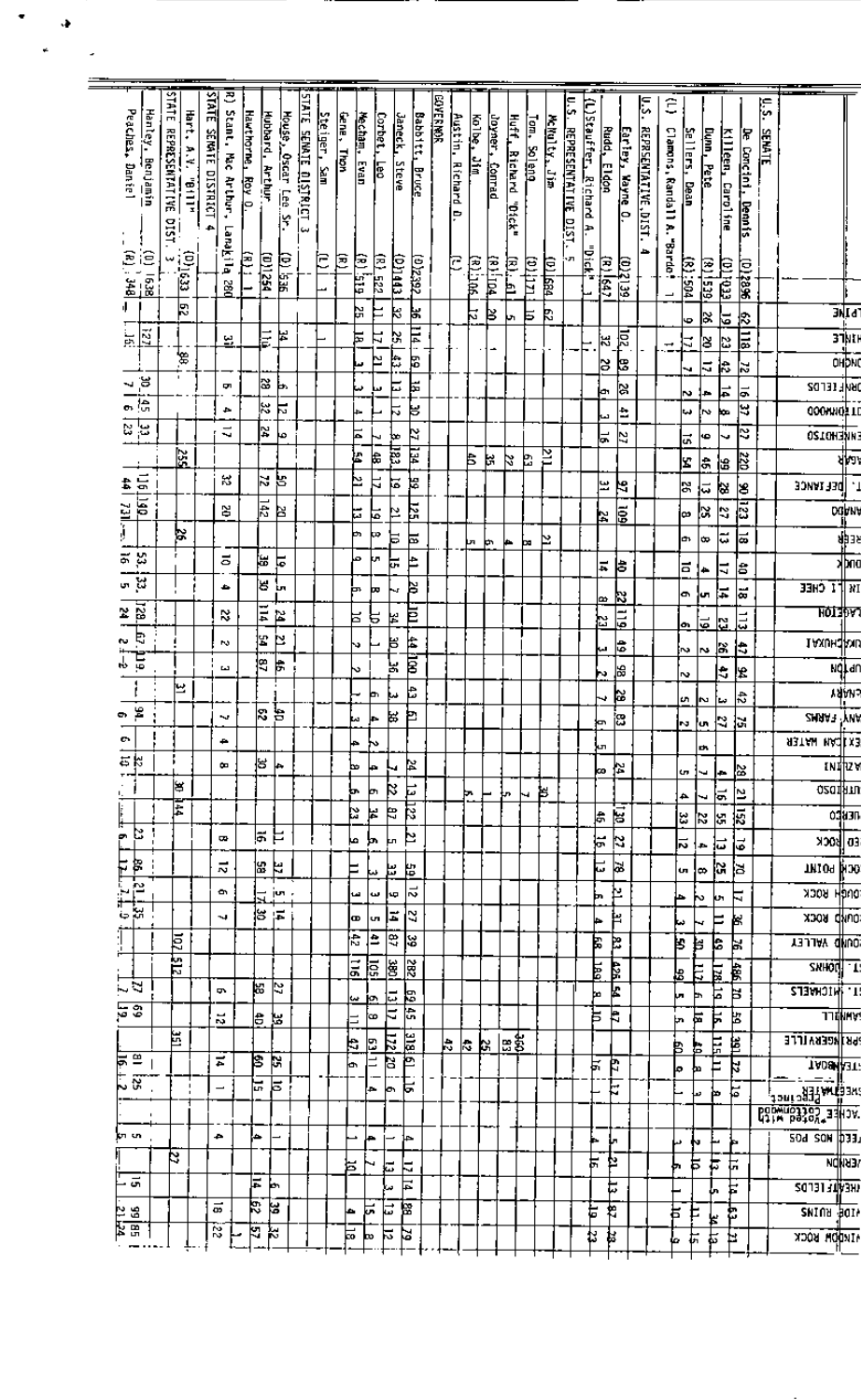| ٦.                  |                |               |                 |                 |                                 |             |                |              |                     |                               |               |                         |                     | 叻                |          |                |           |                   |                 |                |                               |                        |                   |                |                              |                         |          |              |                          |                          |                |                |            |                        |                |  |
|---------------------|----------------|---------------|-----------------|-----------------|---------------------------------|-------------|----------------|--------------|---------------------|-------------------------------|---------------|-------------------------|---------------------|------------------|----------|----------------|-----------|-------------------|-----------------|----------------|-------------------------------|------------------------|-------------------|----------------|------------------------------|-------------------------|----------|--------------|--------------------------|--------------------------|----------------|----------------|------------|------------------------|----------------|--|
| ROUND ROCK          |                |               |                 |                 |                                 |             |                |              | S                   | 4                             |               |                         | ম                   |                  |          |                |           | 의                 | ÷               |                | S.                            | ็เก                    |                   | Ľ,             | ଷା                           | 4                       |          | P.           |                          |                          | 예              | w              |            | ٧J                     | я              |  |
| <b>WINDOW ROCK</b>  |                |               |                 |                 |                                 |             |                |              | 덞                   | 등                             |               |                         | e,                  | R)               |          |                |           | 品                 | ត               |                | 종                             | S.                     |                   | ⋍              | 冨                            | त्र                     |          | 룷            |                          |                          | ፎ              | $\ddot{\circ}$ |            | √⊅                     |                |  |
| <b>WIDE RUINS</b>   |                |               |                 |                 |                                 |             |                |              | $\ddot{\mathbf{a}}$ | c<br>-                        |               |                         | 등                   | $\overline{ }$   |          |                |           | \$Ż<br>Ε          | 쁴               |                |                               | 예능                     |                   | 澙              | Ģ,                           | Ξ                       |          | œ<br>-       |                          |                          | 5,             | Þ              |            | $\mathcal{R}^{\prime}$ | 얽              |  |
| <b>WHEATFIELDS</b>  |                |               |                 |                 |                                 |             |                |              | 40                  |                               |               |                         | Ź<br>$\overline{ }$ |                  |          |                |           |                   |                 |                | N<br>$\overline{\phantom{0}}$ |                        |                   | in.            | ₩                            | œ                       |          |              |                          |                          | <b>m</b><br>-  |                |            | ₹                      | 며              |  |
| VERNON              |                | L3            | 의               | 획               | N                               | 읙           | ۰d             |              | 웨                   | E<br>$\overline{\phantom{a}}$ |               |                         | 4                   | Ξ                |          |                |           | 워                 | $\mathbb{F}$    |                | 치                             | $\approx$              |                   | Ξ              |                              | 패하                      |          | 호            |                          |                          | $\approx$      | $\Xi$          |            |                        | 2              |  |
| TEEC <u>NOS POS</u> |                |               |                 |                 |                                 |             |                |              | L.                  | ٠                             |               |                         | e.                  | ₩                |          |                |           | ÷                 | 49              |                | 40   <del>47</del>            |                        |                   | M              | $\overline{ }$               | $\sim$                  |          | 47           |                          |                          | ᆒ              | ĥ.             |            | ∻                      | u.             |  |
| TACYES              |                |               |                 |                 |                                 |             |                |              |                     |                               |               |                         |                     |                  |          |                |           |                   |                 |                |                               |                        |                   |                |                              |                         |          |              |                          |                          |                |                |            | $\sim$                 |                |  |
| SWEETWATER          |                |               |                 |                 |                                 |             |                |              | 의                   | $\sim$                        |               |                         | £,                  | $\mathbf{r}$     |          |                |           | 의                 | rα∳             |                | шı                            | N                      |                   | ا ما           | $\infty$                     | ø                       |          | $\sim$       |                          |                          | un             | N,             |            | ज                      | ءِ             |  |
| STEAMBOAT           |                |               |                 |                 |                                 |             |                |              | 50                  | ᄞ<br>-                        |               |                         | 科                   | Ю,               |          |                |           | д                 | 킈               |                | 없는                            |                        |                   | 渴              | 위                            | r,                      |          | £,           |                          |                          | π              | 뙥              |            | ١ē                     | £,             |  |
| SPRINGERVILLE       |                | 25            | Ã               | 죓               |                                 | 벽 函         | Þ              |              | ġ                   | 없                             |               |                         | g                   | 힑                |          |                |           | ×                 | a               |                | ē,                            | 忌                      |                   | 当              | £                            | $\mathbf{E}$            |          | S,           |                          |                          | শ্ল            | ōП             |            |                        | $\frac{1}{2}$  |  |
| SANNIL!             |                |               |                 |                 |                                 |             |                |              | দ্ধ                 | Ξ                             |               |                         | 陈                   | 의                |          |                |           | 읚                 | 로               |                | æ                             | 혙                      |                   | ÷<br>п         | 舄                            | ۱é                      |          | Ξ            |                          |                          | 이              | 뉰              |            | ক                      | Ş              |  |
| ST. MICHAELS        |                |               |                 |                 |                                 |             |                |              | Ψ,                  | Ф                             |               |                         | 5                   | ٠                |          |                |           | 뛊                 | ᅿ               |                | g                             | ٠                      |                   | ⊴              | /                            | 꾁                       |          | r.           |                          |                          | ョ              | 쪅              |            | ∨,                     | 岊              |  |
| ST. JOHNS.          |                | $25\,$        | 219             | Ş               | 킼                               | 圖           | 의              |              | 547                 | G)<br>−                       |               |                         | 亨                   | 183              |          |                |           | 463               | 궠               |                | Га<br>Б                       | प्त<br>$\overline{ }$  |                   | Ň              | 눮                            | 뒄                       |          | ě            |                          |                          | 형              | 팈              |            |                        | 57             |  |
| ROUND VALLEY        |                | ᆟ             | ਵ               | 얾               | 킈                               | 뚊           | S              |              | 회                   | S,                            |               |                         | P,                  | 器                |          |                |           | 없                 | ជ               |                | g                             | LO.<br>LO <sub>1</sub> |                   | 펅              | ଅ                            | $\mathbb{S}^1$          |          | å,           |                          |                          | ã              | ᇽ              |            |                        | $\overline{z}$ |  |
| RJUGH ROCK          |                |               |                 |                 |                                 |             |                |              | 메                   | r                             |               |                         | 8                   | P.               |          |                |           | P.                |                 |                | 위                             | r.                     |                   | ᆏ              | 의                            | r,                      |          | ł            |                          |                          | କ୍ଷ            | r              |            | $\leq$                 | £              |  |
| ROCK POINT          |                |               |                 |                 |                                 |             |                |              | #                   | 늰                             |               |                         | ଞ୍ଜ                 | 흔                |          |                |           | 본                 | 의               |                | 뉇                             | 킂                      |                   | Ľ,             | 읚                            | $\overline{\mathbf{z}}$ |          | P            |                          |                          | 8              | 의              |            | ⊲                      | Я              |  |
| RED ROCK            |                |               |                 |                 |                                 |             |                |              | ज                   | œ,                            |               |                         | -                   | 마트               |          |                |           | 봌                 | ïΘ              |                | ЕÏ                            | اعا                    |                   | ∾              | 의 ^^                         |                         |          | ka.          |                          |                          | Þ              | ₩              |            | 'ଝା≈                   |                |  |
| PUERCO              |                | 없             |                 | អុទ្ធ           | 둬<br>Ŷ                          | 圖<br>ল      | 宮              |              | 169                 | a,                            |               |                         | $\frac{145}{2}$     | 15               |          |                |           | Î                 | 우               |                | 다음<br>یم                      |                        |                   | 운              | ျော                          |                         |          | ÷            |                          |                          | 쉉              | 킈              |            |                        | Ъ,<br>سمع      |  |
| NUTR1050            |                | ᆎ             | 뫄               | हा              |                                 |             |                |              | ন্নিল               |                               |               |                         |                     | শুলি             |          |                |           | ⊠                 | œ               |                | हाव                           |                        |                   | 꾀              | -                            | יי                      |          | $\mathbf{r}$ |                          |                          |                | "ଆଇ            |            |                        | 暠              |  |
| NA ZL IN I          |                |               |                 |                 |                                 |             |                |              | $\mathbb{R}$        |                               |               |                         |                     | ष्ठक             |          |                |           | న∣అ               |                 |                | শুলে                          |                        |                   | r~∣ vo         |                              |                         |          | ↞            |                          |                          | 원              | r.             |            | $\leftarrow$           | <b>ន</b>       |  |
| MEXICAN WATER       |                |               |                 |                 |                                 |             |                |              |                     | ᆎ                             |               |                         |                     | n                |          |                |           |                   | T.              |                |                               | ਨ                      |                   |                |                              |                         |          | 4            |                          |                          |                | ᆎ              |            | 뼥                      |                |  |
| MAY FRIS            |                |               |                 |                 |                                 |             |                |              | 왕년                  |                               |               |                         | Б                   | P,               |          |                |           | ю                 | ᆒ               |                | 圖                             | Ţ,                     |                   | 치              | 뒥                            | 器                       |          | ল            |                          |                          |                | కొ             |            | ♦                      | æ              |  |
| Mc IARY             |                | 웨             | M               |                 | $\frac{1}{2}$ and $\frac{1}{2}$ |             |                |              | ส∾                  |                               |               |                         | P.                  | N                |          |                |           | 启                 | ŀ               |                | 昂                             | r.                     |                   | œ              | 의본                           |                         |          | r,           |                          |                          | ង              | r.             |            |                        | ×              |  |
| LUPTON              |                |               |                 |                 |                                 |             |                |              | 圖                   | −                             |               |                         | ă,                  | S                |          |                |           | 窝                 | Ţ               |                | æ                             | æ,                     |                   | ă,             | 위                            | ۱F                      |          | м            |                          |                          | 퉠              |                |            | ₿                      | \$             |  |
| LUKACHUKAI          |                |               |                 |                 |                                 |             |                |              | 위▼                  |                               |               |                         | 쒂                   | N                |          |                |           | 哵                 | 췍               |                | 黑                             | m                      |                   | r              | 씨의                           |                         |          | 예            |                          |                          | 히              | m              |            | Þ.                     | ÷.             |  |
| KLAGETOH            |                |               |                 |                 |                                 |             |                |              | $\frac{1}{2}$       | গ                             |               |                         | $\overline{5}$      | 봒                |          |                |           | 124               | Ã               |                | 121                           | ፰                      |                   | $\overline{4}$ | $\mathbb{Z} \mid \mathbb{D}$ |                         |          | ন্ন          |                          |                          |                | <u>ង</u> ន     |            | h.                     | $\overline{2}$ |  |
| KIN LI CHEE         |                |               |                 |                 |                                 |             |                |              | ন্ন                 | ᅿ                             |               |                         | un,                 | <b>SP</b>        |          |                |           | Z,                | u.              |                | 亶                             | œ                      |                   | ю              | L3                           | ,                       |          | N            |                          |                          | N              | 4              |            | ₿                      | 잆              |  |
| <b>HDUCK</b>        |                |               |                 |                 |                                 |             |                |              | ন্ন                 | 49                            |               |                         | 볾                   | ન્વ              |          |                |           | Þ,                | r               |                | 56                            | ᆆ                      |                   | r.             | ≋∣≈                          |                         |          | امه          |                          |                          | 4              | u.             |            | $\mathcal{L}$          | å,             |  |
| GREER               |                | ₽             | $\ddot{}$       | 쯤               | mi                              | ∾           | -6             |              | 27                  | ç                             |               |                         |                     | 24<br>12         |          |                |           | 55                | œ               |                | ৱ                             | ᅇ                      |                   | Σ,             | နေကြေ                        |                         |          | 어            |                          |                          | $\overline{z}$ | ă              |            |                        | æ              |  |
| GANADO              |                |               |                 |                 |                                 |             |                |              | $\frac{15}{2}$      | ଣ                             |               |                         | <u>ទ្ធ</u> )        | R,               |          |                |           | $\frac{15}{2}$    | 宫               |                | $\frac{1}{2}$                 | $\approx$              |                   | $\mathbf{S}$   | $\frac{1}{2}$                |                         |          | 첹            |                          |                          | Ë              | N              |            | ļ.                     | È              |  |
| FT. DEFIANCE        |                |               |                 |                 |                                 |             |                |              | 희                   | 뵑                             |               |                         |                     | 없는               |          |                |           | 읽                 | K.              |                | ă,                            | Z.                     |                   | 鬲              | 있을                           |                         |          | 2            |                          |                          | 엙              | €.             |            | la.                    | ä              |  |
| EAGAR               |                | 窉             | $\geq$          | 228             | l 2                             | ٠.          | G              |              | $\frac{2}{n}$       | 꾑                             |               |                         | 223                 | 5                |          |                |           | 224               | R               |                | 3                             | ۳                      |                   | $\frac{3}{4}$  | 회                            | R                       |          | 5            |                          |                          | 247            | 5              |            |                        | $\frac{4}{3}$  |  |
| DENNEHOTSD          |                |               |                 |                 |                                 |             |                |              | 의도                  |                               |               |                         | జ                   | 16               |          |                |           | ត                 | $\overline{15}$ |                | ងង្គ្រ                        |                        |                   | £              | 5                            | P.                      |          | ەر           |                          |                          | ×,             | Ψ              |            | ቲ                      | X)             |  |
| COTTON: 00D         |                |               |                 |                 |                                 |             |                |              | ă,                  | ¦≂dr                          |               |                         |                     | चू∾              |          |                |           | ÷                 | Φ               |                | 壽                             | Į٣                     |                   | o              | 지르                           |                         |          | Ф            |                          |                          | ÷              | S              |            | Þ                      | R              |  |
| CORNETELOS          | п              |               |                 |                 |                                 |             |                |              | ೪¦್                 |                               |               |                         | $\mathbf{r}$        | ٠                |          |                |           | 리                 | — ⊦             |                | X                             | ₩                      |                   | ₽              | 의                            | <b>M</b>                |          | ¢            |                          |                          | R,             | ц٠             |            | 卜                      | К              |  |
| CONCHO              |                | 웨             | 옚               | G               | $\approx$                       | 씝           | Þ              |              | $\frac{8}{1}$       | £                             |               |                         | $\frac{1}{2}$       | $\boldsymbol{z}$ |          |                |           | \$,               | ድ               |                | 뢰                             | <u>يو</u>              |                   | 듥              | k.                           | 出                       |          | ឌ            |                          |                          | 9QL            | E.             |            |                        | ğ              |  |
| CHINLE              |                |               |                 |                 |                                 |             |                |              | å                   | æ                             |               |                         | É                   | В                |          |                |           | ョ                 | R,              |                | $\frac{3}{2}$                 | 冨                      |                   | 있었             |                              | 冨                       |          | Э            | $\overline{\phantom{a}}$ |                          | Ë              | $\sim$         |            | ヘ                      | $\overline{5}$ |  |
| ALP ME              |                | 뵎             | S,              | S               | Ē                               | <b>S</b>    | P              |              | R,                  | 유                             |               |                         | ÷,                  | ÷,               |          |                |           | 예용                |                 |                | 윖                             | 5                      |                   | Y,             | 킯                            | Ľ,                      |          | R            |                          |                          | ŕ.             | 유              |            |                        | 8              |  |
|                     |                | $\frac{1}{2}$ | B.              | g               | 鸟                               | 335         | $\frac{1}{48}$ |              | 吊井                  | Ã                             |               |                         | हैं                 | 58               |          |                |           | $\frac{1}{2}$     | 隈.              |                | 2965                          | 곜                      |                   | $\frac{14}{1}$ | $\frac{8}{25}$               |                         |          | 282          | -                        |                          | 3093           | 789            |            |                        | $\mathbb{R}^4$ |  |
|                     | <b>v</b>       | $B$ unch"     | 희               | ê               | 희                               | ē           | මූ             |              | ₫                   | ିଥ                            | Ξ             | ē                       | 킄                   | මු               | ₫        | Э              |           | $\mathbf{a}$      | 힘               | Last<br>L      | ê                             | 힄                      |                   | ŝ              | ŝε                           |                         | Ξ        | මූ           | Э                        |                          | έ              | ₫              | Ξ          |                        | Ŕ              |  |
|                     | 1310           |               |                 |                 | 5                               |             |                |              |                     |                               |               |                         |                     |                  |          |                |           |                   |                 | ٢Ļ             |                               |                        |                   |                |                              |                         |          |              |                          |                          |                |                |            | SUPERIOR COURT         |                |  |
|                     |                | c,            | <b>McKinney</b> | "Polly"         |                                 |             |                |              |                     |                               |               |                         |                     |                  |          |                |           |                   |                 | $\frac{1}{2}$  |                               |                        |                   |                |                              |                         |          |              |                          |                          |                |                |            |                        |                |  |
|                     | REPRESENTATIVE | Edward        |                 |                 | Valasquez M                     |             | -¢             | <b>STATE</b> |                     |                               |               |                         | Æ                   |                  |          |                |           |                   |                 | 늯              |                               |                        | INSPECTOR         | œ              |                              |                         |          | ±            | Weiliam                  |                          |                |                |            |                        |                |  |
|                     |                |               | Donna           |                 |                                 | -           | John.          |              |                     | <u>Alex</u>                   |               |                         | Richard             |                  | Suzanne  | <u>Francis</u> | TREASURER |                   |                 |                | <u>Carolyn</u>                |                        |                   | <b>Thoms</b>   | $\frac{1}{2}$                |                         | å        | James.       |                          |                          | Richard        | Clark          | kathy      | EME <sub>1</sub>       |                |  |
|                     |                | CanTurn       |                 |                 |                                 |             |                |              |                     |                               | <b>Dick</b>   |                         |                     | ŝ                |          |                |           | Nake <sub>1</sub> | 똌               |                |                               | 팈                      |                   |                |                              | Bert                    |          |              |                          |                          |                |                |            | 닁                      |                |  |
|                     | STATE          |               | Patzke,         | Rosenbaun, J.C. | Sneezy,                         | Brown, Jagk | Collings.      | SECRETARY OF | Mofford, Rose       | <b>Jacqm</b>                  | <b>Casser</b> | <u>ATTORNEY GENERAL</u> | Garcia,             | Corbin,          | Kaynarr, | Morgan.        | STATE     | Korgan.           | <b>Rattas.</b>  | Superintendent | llarner.                      | Herzer,                | <b>STATE MINE</b> | Aldrete,       | Nortinez,                    | Romero,                 | Carbajal | McCutchan,   | Shook, Thomas            | CORPORATION COMMISSIONER | Kimba 11       | Dierks.        | Courreges, |                        |                |  |
|                     |                | 급             |                 |                 |                                 |             |                |              |                     |                               |               |                         |                     |                  |          |                |           |                   |                 |                |                               |                        |                   |                |                              |                         |          |              |                          |                          |                |                |            | <b>Laught</b>          | Сыь            |  |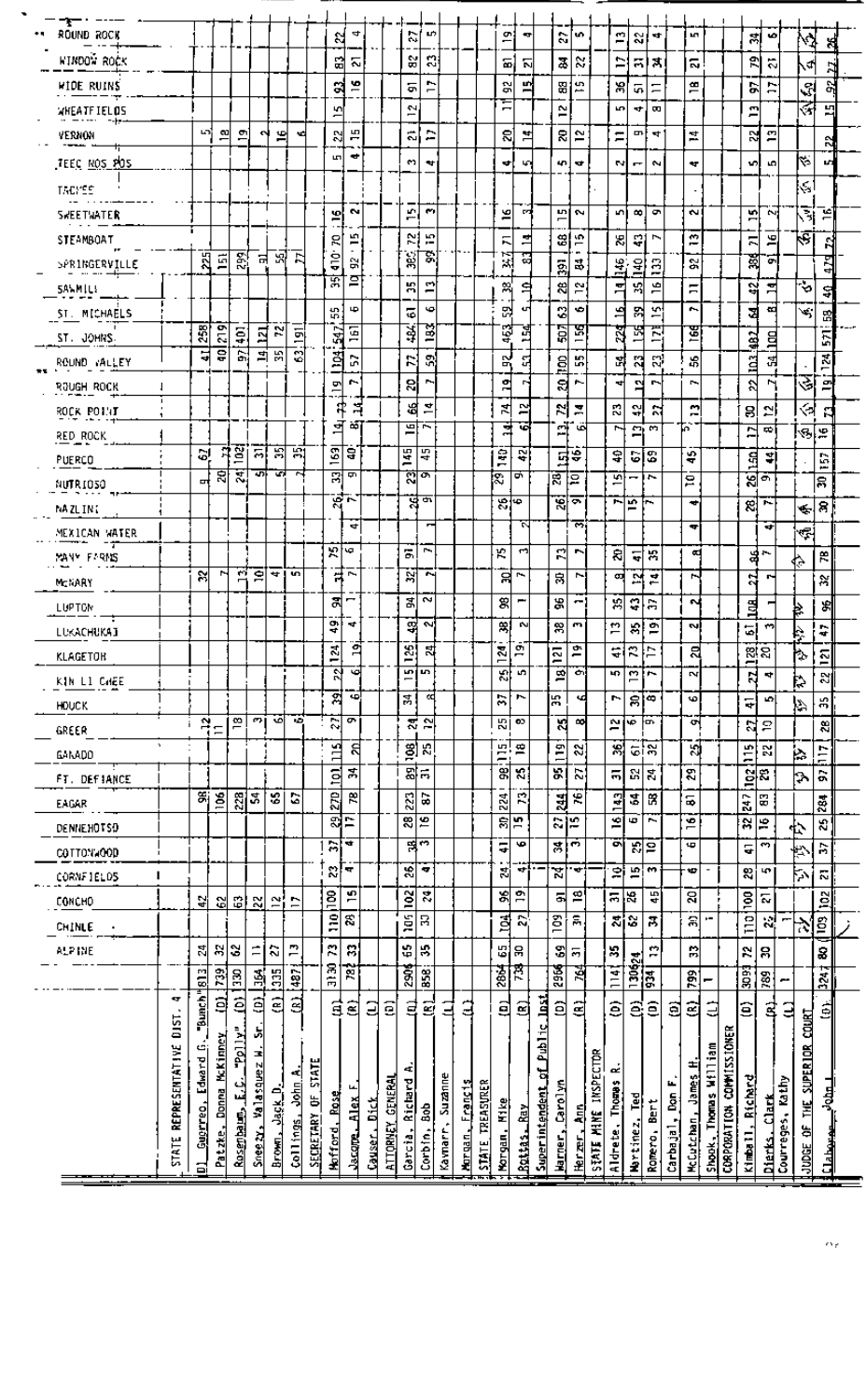|   |                                       |              |                       |                                                                                                                                                                                                                                                                                                                                                                                                                                                        | ملها (۱۳۵۳)<br>د منهای<br>کلامیسا |                                             |                    |                          |       |             |                             |           | Leutritor<br>Zappenti                        |        |              |                      |                                          |                  |                               |          |                                                                                                                                                                                                                                                                                                                    |                         |                    |                      |                |           |                      |                  |                                          | erer<br>Lupla                                                   |                       | <b>Slade</b>                |                                                              |
|---|---------------------------------------|--------------|-----------------------|--------------------------------------------------------------------------------------------------------------------------------------------------------------------------------------------------------------------------------------------------------------------------------------------------------------------------------------------------------------------------------------------------------------------------------------------------------|-----------------------------------|---------------------------------------------|--------------------|--------------------------|-------|-------------|-----------------------------|-----------|----------------------------------------------|--------|--------------|----------------------|------------------------------------------|------------------|-------------------------------|----------|--------------------------------------------------------------------------------------------------------------------------------------------------------------------------------------------------------------------------------------------------------------------------------------------------------------------|-------------------------|--------------------|----------------------|----------------|-----------|----------------------|------------------|------------------------------------------|-----------------------------------------------------------------|-----------------------|-----------------------------|--------------------------------------------------------------|
|   |                                       | <b>Dobut</b> |                       |                                                                                                                                                                                                                                                                                                                                                                                                                                                        |                                   |                                             |                    |                          |       |             | Caria<br>Referent<br>Shwydd |           |                                              |        | Simmons      | yanud                |                                          |                  | Rattis<br>Ceriota             |          |                                                                                                                                                                                                                                                                                                                    | <b>d<sub>atu</sub>d</b> |                    | e ame z<br>المحاسد ع |                | Foreste   |                      | Stoner           |                                          |                                                                 |                       |                             |                                                              |
|   | Dobu K is, Cecilli<br>Womed , Dorothi |              |                       |                                                                                                                                                                                                                                                                                                                                                                                                                                                        |                                   |                                             |                    |                          |       |             |                             |           |                                              |        |              |                      |                                          | Velochofingerse. |                               |          |                                                                                                                                                                                                                                                                                                                    |                         |                    |                      |                |           |                      |                  |                                          |                                                                 |                       |                             |                                                              |
|   |                                       |              | Richar <mark>t</mark> | $\frac{1}{\frac{1}{2} \cdot \frac{1}{2} \cdot \frac{1}{2} \cdot \frac{1}{2} \cdot \frac{1}{2} \cdot \frac{1}{2} \cdot \frac{1}{2} \cdot \frac{1}{2} \cdot \frac{1}{2} \cdot \frac{1}{2} \cdot \frac{1}{2} \cdot \frac{1}{2} \cdot \frac{1}{2} \cdot \frac{1}{2} \cdot \frac{1}{2} \cdot \frac{1}{2} \cdot \frac{1}{2} \cdot \frac{1}{2} \cdot \frac{1}{2} \cdot \frac{1}{2} \cdot \frac{1}{2} \cdot \frac{1}{2} \cdot \frac{1}{2} \cdot \frac{1}{2} \$ |                                   |                                             | Leonard<br>37. Joe |                          | Randy |             | $\frac{1}{2}$               | Just (ST. | tinn, yr i fedd<br>Llyfr, Ged <mark>r</mark> |        | 15. James    |                      |                                          |                  | $z = \frac{1}{2}$             |          | $\frac{1}{25}$<br>$\frac{1}{25}$<br>$\frac{1}{25}$<br>$\frac{1}{25}$<br>$\frac{1}{25}$<br>$\frac{1}{25}$<br>$\frac{1}{25}$<br>$\frac{1}{25}$<br>$\frac{1}{25}$<br>$\frac{1}{25}$<br>$\frac{1}{25}$<br>$\frac{1}{25}$<br>$\frac{1}{25}$<br>$\frac{1}{25}$<br>$\frac{1}{25}$<br>$\frac{1}{25}$<br>$\frac{1}{25}$<br> |                         |                    | <b>Hooper</b>        | <b>Patrick</b> | rer, Jeth | 114 30 3:            | $\frac{1}{2}$    |                                          | <b>SE THE BUT<br/>RECOMPTER</b><br>COF THE BUT<br>DE THE BUT PE |                       | Lawren (te                  |                                                              |
|   |                                       | ᇜ            |                       |                                                                                                                                                                                                                                                                                                                                                                                                                                                        |                                   | $\frac{1}{2}$ (DHOM $\frac{1}{2}$ ) NUML21. |                    |                          |       | стим (финг) |                             |           |                                              |        |              | $\frac{1}{\sqrt{2}}$ | <b>Shorse, Ithin<br/>CE OF THE PEACE</b> |                  |                               |          |                                                                                                                                                                                                                                                                                                                    |                         | BLE (Rding VALLEY) | ē                    |                | ¦∞        | ₲                    |                  |                                          |                                                                 |                       |                             |                                                              |
|   |                                       | ىم:          |                       |                                                                                                                                                                                                                                                                                                                                                                                                                                                        | <b>Theandy</b>                    |                                             |                    | <b>Tenny</b>             |       |             |                             | JOHNS)    | †∯e J.                                       | ∯am J. | <b>Hanry</b> |                      |                                          |                  |                               | Fa<br>P  | <b>PEACE</b>                                                                                                                                                                                                                                                                                                       |                         |                    |                      |                |           | PEACE (ROUND VALLEY) |                  | <br>  РЕАСЕ (СНІМІЕ)<br>  РЕАСЕ (СНІМІЕ) |                                                                 | <b>SUPERTOR COURT</b> | Tarry Banes                 |                                                              |
|   |                                       |              |                       |                                                                                                                                                                                                                                                                                                                                                                                                                                                        |                                   |                                             |                    | z                        |       |             |                             |           |                                              |        |              |                      | $\overline{15}$                          |                  |                               |          |                                                                                                                                                                                                                                                                                                                    |                         |                    | "Dutch" Sr.          |                |           |                      |                  |                                          |                                                                 |                       |                             |                                                              |
|   |                                       |              |                       |                                                                                                                                                                                                                                                                                                                                                                                                                                                        |                                   |                                             |                    |                          |       |             |                             |           |                                              |        |              |                      |                                          |                  |                               |          | (DIRECO)                                                                                                                                                                                                                                                                                                           |                         |                    |                      |                |           |                      |                  |                                          |                                                                 |                       |                             |                                                              |
|   |                                       |              |                       |                                                                                                                                                                                                                                                                                                                                                                                                                                                        |                                   |                                             |                    |                          |       |             |                             |           |                                              |        |              |                      | <b>CSNHOP</b>                            |                  |                               |          |                                                                                                                                                                                                                                                                                                                    |                         |                    |                      |                |           |                      |                  |                                          |                                                                 |                       |                             |                                                              |
|   |                                       |              |                       |                                                                                                                                                                                                                                                                                                                                                                                                                                                        |                                   |                                             |                    |                          |       |             |                             |           |                                              |        |              |                      |                                          |                  |                               |          |                                                                                                                                                                                                                                                                                                                    |                         |                    |                      |                |           |                      |                  |                                          |                                                                 |                       |                             |                                                              |
|   | ĝ                                     | ê            | Ξ                     | ļΞ                                                                                                                                                                                                                                                                                                                                                                                                                                                     | ê                                 | Ξ                                           | έ                  | Ĵ                        | ιΞ    |             | Ξ                           |           | Ξ,                                           | £      | β            | €                    |                                          | β                | ŝ                             | Ξ        |                                                                                                                                                                                                                                                                                                                    | Ξ                       |                    | Ξ                    | β              | ļΞ        |                      | Ξ                |                                          | 巨草                                                              |                       | E                           |                                                              |
|   |                                       |              |                       |                                                                                                                                                                                                                                                                                                                                                                                                                                                        |                                   |                                             |                    |                          |       |             |                             |           |                                              |        |              |                      |                                          |                  |                               |          |                                                                                                                                                                                                                                                                                                                    |                         |                    |                      |                |           |                      |                  |                                          |                                                                 |                       |                             |                                                              |
|   | ౹౽                                    | ∣ଝ           |                       | ۱÷,                                                                                                                                                                                                                                                                                                                                                                                                                                                    | $\ddot{a}$                        | ∾∤∾                                         |                    | $\mathbb{E}[\mathbb{E}]$ |       |             | 冨                           |           | å,                                           | 딚      | 固            | 冨                    |                                          | इ ह              |                               | ន        |                                                                                                                                                                                                                                                                                                                    | E                       |                    | 冨                    | 545            | 高         |                      | 597              | E                                        | 匿                                                               |                       | ă                           |                                                              |
|   |                                       |              |                       |                                                                                                                                                                                                                                                                                                                                                                                                                                                        |                                   |                                             |                    |                          |       |             |                             |           |                                              |        |              |                      |                                          |                  |                               |          |                                                                                                                                                                                                                                                                                                                    | þ                       |                    | ¦≴                   | ŀы             | ∤աօ       |                      |                  | B                                        | la.                                                             |                       | $\overline{z}$              | <b>MITTA</b>                                                 |
|   |                                       |              |                       |                                                                                                                                                                                                                                                                                                                                                                                                                                                        |                                   | $\mathbf{v}$                                | <b>N</b>           | اقلقا                    |       |             |                             |           |                                              |        |              |                      |                                          |                  |                               |          |                                                                                                                                                                                                                                                                                                                    |                         |                    |                      |                |           |                      |                  | æ                                        | đ                                                               |                       | ٣Ŋ                          | 31 инд 13                                                    |
|   | <u>¦৯  র</u>                          |              |                       | <u>ٹ ڈا</u>                                                                                                                                                                                                                                                                                                                                                                                                                                            |                                   |                                             |                    |                          |       |             | Ŀ.                          |           | œ                                            | iದ     | 업법           |                      |                                          |                  |                               |          |                                                                                                                                                                                                                                                                                                                    |                         |                    |                      |                |           |                      |                  | 逼                                        | l.                                                              |                       | $\overline{a}$              | <b>CONCHO</b>                                                |
|   |                                       |              |                       |                                                                                                                                                                                                                                                                                                                                                                                                                                                        |                                   |                                             |                    |                          |       |             |                             |           |                                              |        |              |                      |                                          | ₹                | Γψ                            | <b>N</b> |                                                                                                                                                                                                                                                                                                                    |                         |                    |                      |                |           |                      |                  | l≅                                       | ₩                                                               |                       | ₩                           | <b>F4 CORMLIEFD2</b>                                         |
|   |                                       |              |                       |                                                                                                                                                                                                                                                                                                                                                                                                                                                        |                                   |                                             |                    |                          |       |             |                             |           |                                              |        |              |                      |                                          |                  |                               |          |                                                                                                                                                                                                                                                                                                                    |                         |                    |                      |                |           |                      | 邕                | $\frac{3}{2}$                            | 르                                                               |                       | ō                           | <b>000миоттоэ дэ</b>                                         |
|   |                                       |              |                       |                                                                                                                                                                                                                                                                                                                                                                                                                                                        |                                   |                                             |                    |                          |       |             |                             |           |                                              |        |              |                      |                                          |                  |                               |          |                                                                                                                                                                                                                                                                                                                    |                         |                    |                      |                |           |                      | œ                | $\frac{1}{201}$                          |                                                                 |                       | $\frac{3}{2}$               | O2TOH JNN30                                                  |
|   |                                       |              |                       |                                                                                                                                                                                                                                                                                                                                                                                                                                                        |                                   |                                             |                    |                          |       |             |                             |           |                                              |        |              |                      |                                          |                  |                               |          |                                                                                                                                                                                                                                                                                                                    | ឌ្រ                     |                    | 1ã                   | ŧ              | í≃        |                      |                  |                                          | $\frac{10}{212}$                                                |                       | ÷                           | $\frac{1}{2}$ $\frac{1}{2}$ $\frac{1}{2}$                    |
|   |                                       |              |                       |                                                                                                                                                                                                                                                                                                                                                                                                                                                        |                                   |                                             |                    |                          |       |             |                             |           |                                              |        |              |                      |                                          | <u>  s</u>       | $\equiv$                      | l#       |                                                                                                                                                                                                                                                                                                                    |                         |                    |                      |                |           |                      |                  | ≌                                        | ی.<br>ما                                                        |                       | \$                          | & FT. DEFINAL                                                |
|   |                                       |              |                       |                                                                                                                                                                                                                                                                                                                                                                                                                                                        |                                   |                                             |                    |                          |       |             |                             |           |                                              |        |              |                      |                                          | 102              | x                             | l⇔       |                                                                                                                                                                                                                                                                                                                    |                         |                    |                      |                |           |                      |                  |                                          | ≌<br>Ż,                                                         |                       | ă,                          | <b>OCHNADAN</b>                                              |
|   |                                       |              |                       |                                                                                                                                                                                                                                                                                                                                                                                                                                                        |                                   |                                             |                    |                          |       |             |                             |           |                                              |        |              |                      |                                          |                  |                               |          |                                                                                                                                                                                                                                                                                                                    | l۳                      |                    | ನ                    |                | ls.       |                      |                  | $\vec{\bullet}$                          | ₿                                                               |                       | بة                          | <b>SREER</b>                                                 |
|   |                                       |              |                       |                                                                                                                                                                                                                                                                                                                                                                                                                                                        |                                   |                                             |                    |                          |       |             |                             |           |                                              |        |              |                      |                                          | 꾆                | ļ.                            |          |                                                                                                                                                                                                                                                                                                                    |                         |                    |                      |                |           |                      |                  | $\mathbb{C}$                             | 5                                                               |                       | E                           | <b>A HOLCK</b>                                               |
|   |                                       |              |                       |                                                                                                                                                                                                                                                                                                                                                                                                                                                        |                                   |                                             |                    |                          |       |             |                             |           |                                              |        |              |                      |                                          | ¥,               | łм<br>डाइ                     | م        |                                                                                                                                                                                                                                                                                                                    |                         |                    |                      |                |           |                      |                  | $\frac{17}{12}$ 00                       | $\frac{14}{22}$                                                 |                       | $\vec{v}$<br>ऱ्र            | <b>A KIN LI CHEE</b><br>$\frac{1}{2}$ KLAGETON $\frac{1}{2}$ |
|   |                                       |              |                       |                                                                                                                                                                                                                                                                                                                                                                                                                                                        |                                   |                                             |                    |                          |       |             |                             |           |                                              |        |              |                      |                                          |                  |                               | ┙        |                                                                                                                                                                                                                                                                                                                    |                         |                    |                      |                |           |                      | 4                | ≌                                        | ıж                                                              |                       |                             | <b>ALLINACHUKAI</b>                                          |
|   |                                       |              |                       |                                                                                                                                                                                                                                                                                                                                                                                                                                                        |                                   |                                             |                    |                          |       |             |                             |           |                                              |        |              |                      |                                          | 厚                | N                             |          |                                                                                                                                                                                                                                                                                                                    |                         |                    |                      |                |           |                      |                  | id.                                      | è                                                               |                       | $\boldsymbol{\omega}$<br>وب | wordn1类                                                      |
|   |                                       |              |                       |                                                                                                                                                                                                                                                                                                                                                                                                                                                        |                                   |                                             |                    |                          |       |             |                             |           |                                              |        |              |                      |                                          |                  |                               | l v      |                                                                                                                                                                                                                                                                                                                    | ≝                       |                    | E                    | ا≌ ¦∞          |           |                      |                  | œ                                        | 상                                                               |                       | ч                           | <b>MCKARY</b>                                                |
|   |                                       |              |                       |                                                                                                                                                                                                                                                                                                                                                                                                                                                        |                                   |                                             |                    |                          |       |             |                             |           |                                              |        |              |                      |                                          |                  |                               |          |                                                                                                                                                                                                                                                                                                                    |                         |                    |                      |                |           |                      | 12               | İ,                                       | Ч                                                               |                       | $\blacksquare$              | <b>CHANT THAN S</b>                                          |
|   |                                       |              |                       |                                                                                                                                                                                                                                                                                                                                                                                                                                                        |                                   |                                             |                    |                          |       |             |                             |           |                                              |        |              |                      |                                          |                  |                               |          |                                                                                                                                                                                                                                                                                                                    |                         |                    |                      |                |           |                      |                  |                                          |                                                                 |                       | o.                          | 外出的 маткам 新                                                 |
|   |                                       |              |                       |                                                                                                                                                                                                                                                                                                                                                                                                                                                        |                                   |                                             |                    |                          |       |             |                             |           |                                              |        |              |                      |                                          |                  |                               |          |                                                                                                                                                                                                                                                                                                                    |                         |                    |                      |                |           |                      | ¢,               |                                          | ಹ                                                               |                       | $\vec{N}$                   | <b>INITZWN WA</b>                                            |
|   |                                       |              |                       |                                                                                                                                                                                                                                                                                                                                                                                                                                                        |                                   |                                             |                    |                          |       |             |                             |           |                                              |        |              |                      |                                          |                  |                               |          |                                                                                                                                                                                                                                                                                                                    | 13                      |                    |                      | یا تا ا≅ا      |           |                      |                  |                                          | la i                                                            |                       | ø,                          | 02019TUM                                                     |
|   |                                       |              |                       |                                                                                                                                                                                                                                                                                                                                                                                                                                                        |                                   |                                             |                    |                          |       |             |                             |           |                                              |        |              |                      |                                          | ١Ŧ               | $\left \vec{B}\right _{\sim}$ |          |                                                                                                                                                                                                                                                                                                                    |                         |                    |                      |                |           |                      |                  | ∞                                        | $\frac{34}{120}$<br>౹ಀ                                          |                       | 곣                           | <b>DOEBCO</b>                                                |
|   |                                       |              |                       |                                                                                                                                                                                                                                                                                                                                                                                                                                                        |                                   |                                             |                    |                          |       |             |                             |           |                                              |        |              |                      |                                          |                  |                               |          |                                                                                                                                                                                                                                                                                                                    |                         |                    |                      |                |           |                      | 5                |                                          | Ξ<br>ч                                                          |                       | Ł                           | $\frac{1}{2}$ RED ROCK                                       |
|   |                                       |              |                       |                                                                                                                                                                                                                                                                                                                                                                                                                                                        |                                   |                                             |                    |                          |       |             |                             |           |                                              |        |              |                      |                                          |                  |                               |          |                                                                                                                                                                                                                                                                                                                    |                         |                    |                      |                |           |                      |                  |                                          | ł≌<br>l as                                                      |                       | ₹                           | $\frac{1}{2}$ TW:04 X308 E                                   |
|   |                                       |              |                       |                                                                                                                                                                                                                                                                                                                                                                                                                                                        |                                   |                                             |                    |                          |       |             |                             |           |                                              |        |              |                      |                                          |                  |                               |          |                                                                                                                                                                                                                                                                                                                    |                         |                    |                      |                |           |                      | $\frac{19!}{20}$ |                                          | $\vec{p}$<br>Ċħ                                                 |                       | w                           | $\frac{1}{2}$ дорен нацря $\mathcal{F}$                      |
|   |                                       |              |                       |                                                                                                                                                                                                                                                                                                                                                                                                                                                        |                                   |                                             |                    |                          |       |             |                             |           |                                              |        |              |                      |                                          |                  |                               |          |                                                                                                                                                                                                                                                                                                                    |                         |                    |                      |                |           |                      | Ŀ,               | ≅ا,                                      | Ξ                                                               |                       | ੇ                           | By STIPID BOCK                                               |
|   |                                       |              |                       |                                                                                                                                                                                                                                                                                                                                                                                                                                                        |                                   |                                             |                    |                          |       |             |                             |           |                                              |        |              |                      |                                          |                  |                               |          |                                                                                                                                                                                                                                                                                                                    | k.                      |                    | E                    | $\pmb{\varpi}$ | la        |                      |                  |                                          | 186   36                                                        |                       | 1112                        | <b>ATITYA ONNOS</b>                                          |
|   |                                       |              |                       |                                                                                                                                                                                                                                                                                                                                                                                                                                                        |                                   |                                             |                    |                          |       |             | Ε                           |           | <u>18 전 편 원</u>                              |        |              |                      |                                          |                  |                               |          |                                                                                                                                                                                                                                                                                                                    |                         |                    |                      |                |           |                      |                  |                                          | $\frac{36}{25}$                                                 |                       |                             | SNHOP '15                                                    |
|   |                                       |              |                       |                                                                                                                                                                                                                                                                                                                                                                                                                                                        |                                   |                                             |                    |                          |       |             |                             |           |                                              |        |              |                      |                                          | ls.              | ∣ਛ                            | Įo.      |                                                                                                                                                                                                                                                                                                                    |                         |                    |                      |                |           |                      |                  |                                          | Ŀ<br>k                                                          |                       | ă,                          | SST. MICHAELS                                                |
|   |                                       |              |                       |                                                                                                                                                                                                                                                                                                                                                                                                                                                        |                                   |                                             |                    |                          |       |             |                             |           |                                              |        |              |                      |                                          |                  |                               |          |                                                                                                                                                                                                                                                                                                                    |                         |                    |                      |                |           |                      | l≊               |                                          | မ<br>ķ,                                                         |                       | 쿈                           | <b>TTIRKYS</b>                                               |
|   |                                       |              |                       |                                                                                                                                                                                                                                                                                                                                                                                                                                                        |                                   |                                             |                    |                          |       |             |                             |           |                                              |        |              |                      |                                          |                  |                               |          |                                                                                                                                                                                                                                                                                                                    | 눐                       |                    | 罔                    |                | 희리        |                      |                  |                                          | ষ্ট্ৰ<br>ब्रि                                                   |                       | ă,                          | <b>SPRINGERVICLE</b>                                         |
|   |                                       |              |                       |                                                                                                                                                                                                                                                                                                                                                                                                                                                        |                                   |                                             |                    |                          |       |             |                             |           |                                              |        |              |                      |                                          | lЖ               | ŀв                            | ننا      |                                                                                                                                                                                                                                                                                                                    |                         |                    |                      |                |           |                      |                  |                                          | ļΤ<br>P.                                                        |                       | $\vec{\sigma}$              | Tioninaus &                                                  |
|   |                                       |              |                       |                                                                                                                                                                                                                                                                                                                                                                                                                                                        |                                   |                                             |                    |                          |       |             |                             |           |                                              |        |              |                      |                                          |                  |                               |          |                                                                                                                                                                                                                                                                                                                    |                         |                    |                      |                |           |                      | l5               |                                          | G<br>ko.                                                        |                       | ÷                           | में घरा एस उठालाड <sub>है</sub> ।                            |
|   |                                       |              |                       |                                                                                                                                                                                                                                                                                                                                                                                                                                                        |                                   |                                             |                    |                          |       |             |                             |           |                                              |        |              |                      |                                          |                  |                               |          |                                                                                                                                                                                                                                                                                                                    |                         |                    |                      |                |           |                      |                  |                                          |                                                                 |                       |                             | $\frac{1}{2}$ IVCHEE<br><u>क्रीन डेक्स उत्तरी में मैं </u>   |
|   |                                       |              |                       |                                                                                                                                                                                                                                                                                                                                                                                                                                                        |                                   |                                             |                    |                          |       |             |                             |           |                                              |        |              |                      |                                          |                  |                               |          |                                                                                                                                                                                                                                                                                                                    |                         |                    |                      |                |           |                      | ٠                |                                          | E<br>lru.                                                       |                       | Un.                         | <b>NONH TA</b>                                               |
|   |                                       |              |                       |                                                                                                                                                                                                                                                                                                                                                                                                                                                        |                                   |                                             |                    |                          |       |             |                             |           |                                              |        |              |                      |                                          |                  |                               |          |                                                                                                                                                                                                                                                                                                                    | 능                       |                    | 4                    | ч              | س∤        |                      |                  |                                          | ΙS<br>÷                                                         |                       | $\overline{\mathbf{z}}$     | $\epsilon_{\rm s}$ ) Mhevietecos                             |
|   |                                       |              |                       |                                                                                                                                                                                                                                                                                                                                                                                                                                                        |                                   |                                             |                    |                          |       |             |                             |           |                                              |        |              |                      |                                          |                  |                               |          |                                                                                                                                                                                                                                                                                                                    |                         |                    |                      |                |           |                      | $\frac{1}{2}$    |                                          | ١ū<br>lо.                                                       |                       | ÷                           | $\epsilon_{\rm SNIM}$ and $\epsilon_{\rm SN}$                |
|   |                                       |              |                       |                                                                                                                                                                                                                                                                                                                                                                                                                                                        |                                   |                                             |                    |                          |       |             |                             |           |                                              |        |              |                      |                                          | þ                | 읍                             |          |                                                                                                                                                                                                                                                                                                                    |                         |                    |                      |                |           |                      |                  |                                          | ŀ.<br>¦မှ                                                       |                       | Z,                          | <b>A MINDOM ROCK</b>                                         |
|   |                                       |              |                       |                                                                                                                                                                                                                                                                                                                                                                                                                                                        |                                   |                                             |                    |                          |       |             |                             |           |                                              |        |              |                      |                                          | k                | <u>রি</u>                     | ∣≓       |                                                                                                                                                                                                                                                                                                                    |                         |                    |                      |                |           |                      |                  |                                          | ង ¦ឌ                                                            |                       | 24                          |                                                              |
| 7 |                                       |              |                       |                                                                                                                                                                                                                                                                                                                                                                                                                                                        |                                   |                                             |                    |                          |       |             |                             |           |                                              |        |              |                      |                                          |                  |                               |          |                                                                                                                                                                                                                                                                                                                    |                         |                    |                      |                |           |                      |                  |                                          |                                                                 |                       |                             |                                                              |

 $\bullet$ 

 $\ddot{\textbf{z}}$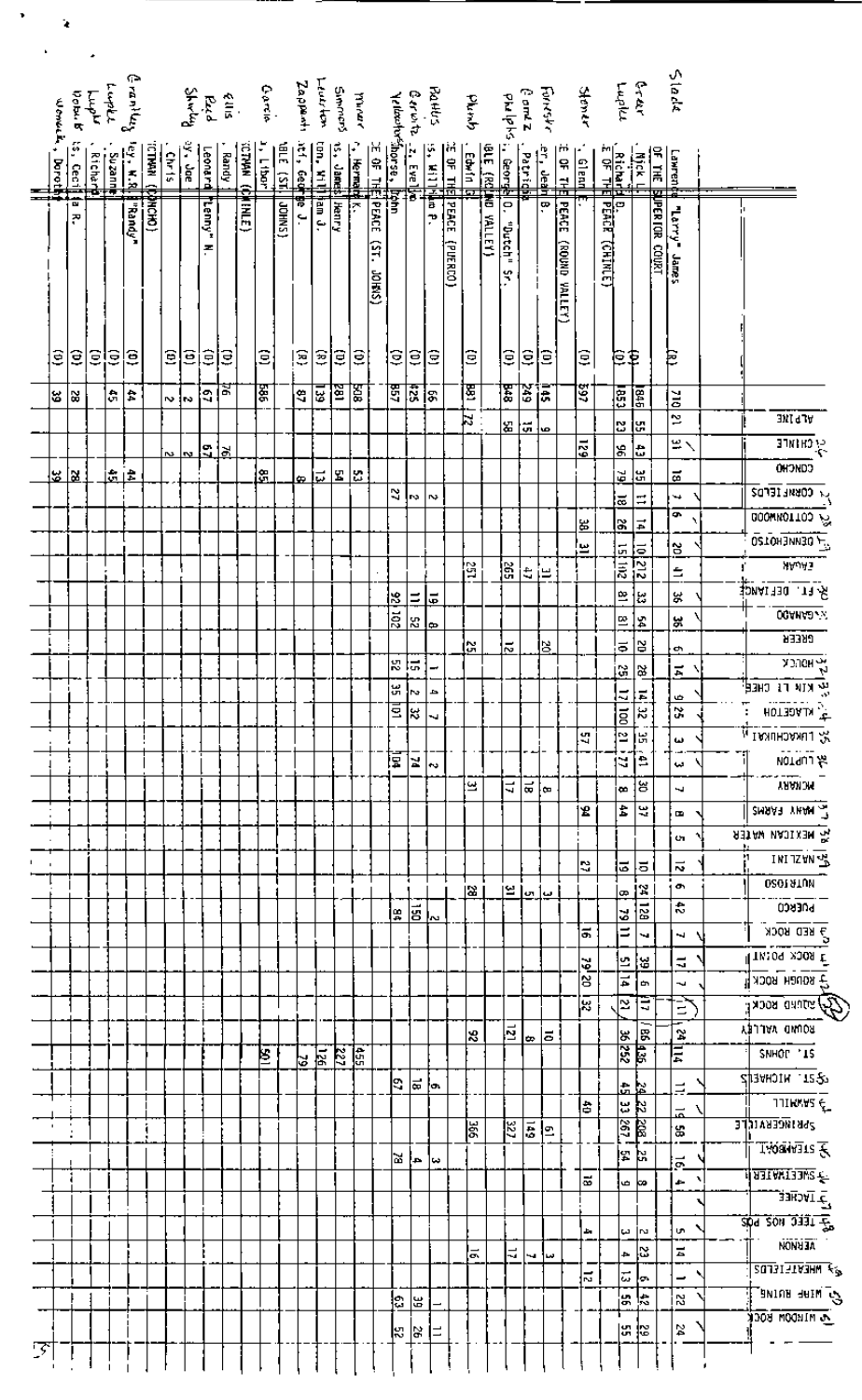| ROCK           |                          |               |                       |            |           |                         |               |                        |                        |            |                    |                    |                     |            |                     |                                    |                        |               |             |                     |                  |                 |                     |                      |            |                              |                       |          |              |              |                                 |                           |                          |                        |          |
|----------------|--------------------------|---------------|-----------------------|------------|-----------|-------------------------|---------------|------------------------|------------------------|------------|--------------------|--------------------|---------------------|------------|---------------------|------------------------------------|------------------------|---------------|-------------|---------------------|------------------|-----------------|---------------------|----------------------|------------|------------------------------|-----------------------|----------|--------------|--------------|---------------------------------|---------------------------|--------------------------|------------------------|----------|
|                |                          |               |                       |            |           |                         |               |                        |                        |            |                    |                    |                     |            |                     |                                    |                        |               |             |                     |                  |                 |                     |                      |            |                              |                       |          |              |              |                                 |                           |                          |                        |          |
| J115           |                          |               |                       |            |           |                         |               |                        |                        |            |                    |                    |                     |            |                     |                                    |                        |               |             |                     |                  |                 |                     |                      |            |                              |                       |          |              |              |                                 |                           |                          |                        |          |
| <b>LELDS</b>   |                          |               |                       |            |           |                         |               |                        |                        |            |                    |                    |                     |            |                     |                                    |                        |               |             |                     |                  |                 |                     |                      |            |                              |                       |          |              |              |                                 |                           |                          |                        |          |
|                |                          |               |                       |            |           |                         |               |                        |                        |            |                    |                    |                     |            |                     |                                    |                        |               |             |                     |                  |                 |                     |                      |            |                              |                       |          |              |              |                                 |                           |                          |                        |          |
| JS POS         |                          |               |                       |            |           |                         |               |                        |                        |            |                    |                    |                     |            |                     |                                    |                        |               |             |                     |                  |                 |                     |                      |            |                              |                       |          |              |              |                                 |                           | 'س                       | ÷                      |          |
|                |                          |               |                       |            |           |                         |               |                        |                        |            |                    |                    |                     |            |                     |                                    |                        |               |             |                     |                  |                 |                     |                      |            |                              |                       |          |              |              |                                 |                           |                          |                        |          |
| TER            |                          |               |                       |            |           |                         |               |                        |                        |            |                    |                    |                     |            |                     |                                    |                        |               |             |                     |                  |                 |                     |                      |            |                              |                       |          |              |              |                                 |                           |                          |                        |          |
| AГ             |                          |               |                       |            |           |                         |               |                        |                        |            |                    |                    |                     |            |                     |                                    |                        | 1             |             |                     |                  |                 |                     |                      |            |                              |                       |          |              |              |                                 |                           |                          |                        |          |
| RVILLE         |                          |               |                       |            |           |                         |               |                        |                        |            |                    |                    |                     |            |                     |                                    |                        |               |             |                     |                  |                 |                     |                      |            |                              | ć,                    | 회        | 쉲            | 副            | F)                              |                           |                          |                        |          |
|                |                          |               |                       |            |           |                         |               |                        |                        |            |                    |                    |                     |            |                     |                                    |                        |               |             |                     |                  |                 |                     |                      |            |                              |                       |          |              |              |                                 |                           |                          |                        |          |
| <b>HAELS</b>   |                          |               |                       |            |           |                         |               |                        |                        |            |                    |                    |                     |            |                     |                                    |                        |               | Ť           |                     |                  |                 |                     |                      |            |                              |                       |          |              |              |                                 |                           |                          |                        |          |
| 45             |                          |               |                       |            |           |                         |               |                        |                        |            |                    |                    |                     |            |                     | 深陽                                 |                        | $rac{1}{450}$ |             | 324                 | $\overline{170}$ | 회회              |                     | $\frac{3}{2}$        |            |                              |                       |          |              |              |                                 |                           |                          |                        |          |
| ALLEY          |                          |               |                       |            |           |                         |               |                        |                        |            |                    | 겨                  | 쒾                   | 옄          |                     |                                    |                        |               |             |                     |                  |                 |                     |                      |            |                              |                       |          |              |              |                                 |                           |                          |                        |          |
| ЮCК            |                          |               |                       |            |           |                         |               |                        |                        |            |                    |                    |                     |            |                     |                                    |                        |               |             |                     |                  |                 |                     |                      |            |                              |                       |          |              |              |                                 |                           |                          |                        |          |
| :OCK           |                          |               |                       |            |           |                         |               |                        |                        |            |                    |                    |                     |            |                     |                                    |                        |               |             |                     |                  |                 |                     |                      |            |                              |                       |          |              |              |                                 |                           |                          |                        |          |
| 1INT           |                          |               |                       |            |           |                         |               |                        |                        |            |                    |                    |                     |            |                     |                                    |                        |               |             |                     |                  |                 |                     |                      |            |                              |                       |          |              |              |                                 |                           |                          |                        |          |
| х              |                          |               |                       |            |           |                         |               |                        | 볁                      | 리          |                    |                    |                     |            |                     |                                    |                        |               |             |                     |                  |                 |                     |                      |            |                              |                       |          |              |              |                                 |                           |                          |                        |          |
|                |                          |               |                       |            |           |                         |               |                        |                        |            |                    |                    |                     |            |                     |                                    |                        |               |             |                     |                  |                 |                     |                      |            |                              |                       |          |              |              |                                 |                           |                          |                        |          |
| ٥              |                          |               |                       |            |           |                         | व             |                        |                        |            |                    |                    |                     |            |                     |                                    |                        |               |             |                     |                  |                 |                     |                      |            |                              |                       |          |              |              |                                 |                           |                          |                        |          |
|                |                          |               |                       |            |           |                         |               |                        |                        |            |                    |                    |                     |            |                     |                                    |                        |               |             |                     |                  |                 |                     |                      |            |                              |                       |          |              |              |                                 |                           |                          |                        |          |
| <b>KATER</b>   |                          |               |                       |            |           |                         |               |                        |                        |            |                    |                    |                     |            |                     |                                    |                        |               |             |                     |                  |                 |                     |                      |            |                              |                       |          |              |              |                                 |                           |                          |                        |          |
|                |                          |               |                       | a          |           |                         |               |                        |                        |            |                    |                    |                     |            |                     |                                    |                        |               |             |                     |                  |                 |                     |                      |            |                              |                       |          |              |              |                                 |                           |                          |                        |          |
| RMS.           |                          |               |                       |            |           |                         |               |                        |                        |            |                    |                    |                     |            |                     |                                    |                        |               |             |                     |                  |                 |                     |                      |            |                              |                       |          |              |              |                                 |                           |                          |                        |          |
|                |                          |               |                       |            |           |                         |               |                        |                        |            |                    |                    |                     |            |                     |                                    |                        |               |             |                     |                  |                 |                     |                      |            |                              |                       |          |              |              |                                 |                           |                          |                        |          |
|                |                          |               |                       |            |           |                         |               |                        |                        |            |                    |                    |                     |            |                     |                                    |                        |               |             |                     |                  |                 |                     |                      |            |                              |                       |          |              |              |                                 |                           |                          |                        |          |
| KA I           |                          |               |                       |            |           |                         |               |                        |                        |            |                    |                    |                     |            |                     |                                    |                        |               |             |                     |                  |                 |                     |                      |            |                              |                       |          |              |              |                                 |                           |                          |                        |          |
| $\overline{H}$ |                          |               |                       |            |           |                         |               |                        |                        |            |                    |                    |                     |            |                     |                                    |                        |               |             |                     |                  |                 |                     |                      |            |                              |                       |          |              |              |                                 |                           |                          |                        |          |
| CHEE           |                          |               |                       |            |           |                         |               |                        |                        |            |                    |                    |                     |            |                     |                                    |                        |               |             |                     |                  |                 |                     |                      |            |                              |                       |          |              |              |                                 |                           |                          |                        |          |
|                |                          |               |                       |            |           |                         |               |                        |                        |            |                    |                    |                     |            |                     |                                    |                        |               |             |                     |                  |                 |                     |                      |            |                              |                       |          |              |              |                                 |                           |                          |                        |          |
|                |                          |               |                       |            |           |                         |               |                        |                        |            |                    |                    |                     |            |                     |                                    |                        |               |             |                     |                  |                 |                     |                      |            |                              |                       |          |              |              |                                 |                           |                          |                        |          |
|                |                          |               |                       |            |           |                         |               |                        |                        |            |                    |                    |                     |            |                     |                                    |                        |               |             |                     |                  |                 |                     |                      |            |                              |                       |          |              |              |                                 |                           |                          |                        |          |
| <b>TANCE</b>   |                          | 뒱             |                       |            |           |                         |               |                        |                        |            |                    |                    |                     |            |                     |                                    |                        |               |             |                     |                  |                 |                     |                      |            |                              |                       |          |              |              |                                 |                           |                          |                        |          |
|                |                          |               |                       |            |           |                         |               |                        |                        |            |                    |                    |                     |            |                     |                                    |                        |               |             |                     |                  |                 |                     |                      |            |                              |                       |          |              |              |                                 |                           |                          |                        |          |
| 150            |                          |               |                       |            |           |                         |               |                        |                        |            |                    |                    |                     |            |                     |                                    |                        |               |             |                     |                  |                 |                     |                      |            |                              |                       |          |              |              |                                 |                           |                          |                        |          |
| 300            |                          |               |                       |            |           |                         |               |                        |                        |            |                    |                    |                     |            |                     |                                    |                        |               |             |                     |                  |                 |                     |                      |            |                              |                       |          |              |              |                                 |                           |                          |                        |          |
| LDS.           |                          |               |                       |            |           |                         |               |                        |                        |            |                    |                    |                     |            |                     |                                    |                        |               |             |                     |                  |                 |                     |                      |            |                              |                       |          |              |              |                                 |                           |                          |                        |          |
|                |                          |               |                       |            |           |                         |               |                        |                        |            |                    |                    |                     |            |                     |                                    |                        |               |             |                     |                  |                 |                     |                      |            |                              |                       |          |              |              |                                 |                           |                          |                        |          |
|                |                          |               |                       |            |           |                         |               |                        |                        |            |                    |                    |                     |            |                     |                                    |                        |               |             |                     |                  |                 |                     |                      |            |                              |                       |          |              |              |                                 |                           |                          |                        |          |
|                |                          |               |                       |            |           |                         |               |                        |                        |            |                    |                    |                     |            |                     |                                    |                        |               |             |                     |                  |                 |                     |                      |            |                              |                       |          |              |              |                                 |                           |                          |                        |          |
|                |                          | 돪             |                       | 뚹          | 圖         |                         | Ξ             |                        | 157                    | Ş          |                    | 3                  | S                   | S,         |                     | 꾋                                  | $\frac{36}{25}$        | $rac{1}{475}$ | 힓           | 324                 | $\mathbb{Z}$     | 174             | $\frac{8}{150}$     | 폢                    | 132        |                              | 267                   | 174      | 뉇            | 3            | R                               |                           | 몌                        | 4                      |          |
|                |                          |               |                       |            |           |                         |               |                        |                        |            |                    |                    |                     |            |                     |                                    |                        |               |             |                     |                  |                 |                     |                      |            |                              |                       |          |              |              |                                 |                           |                          |                        |          |
|                |                          |               |                       |            |           |                         |               |                        |                        | 옠          |                    | €                  | 혘                   | 힠          |                     | 희                                  | ë                      | 흡             | 힘           | 힄                   | 힄                | 뤅               | 흭                   | 힠                    | 혘          |                              | මූ                    | 용        | 힄            | $\mathbb{R}$ | 힘                               |                           | 힠                        | बुं                    |          |
|                |                          | ê             |                       | $\ddot{c}$ | 희         |                         | 팈             |                        | ê                      |            |                    |                    |                     |            |                     |                                    |                        |               |             |                     |                  |                 |                     |                      |            |                              |                       |          |              |              |                                 |                           |                          |                        |          |
|                |                          |               |                       |            |           |                         |               |                        |                        |            |                    |                    |                     |            |                     |                                    |                        |               |             |                     |                  |                 |                     |                      |            |                              |                       |          |              |              |                                 |                           |                          |                        |          |
|                |                          |               |                       |            |           |                         |               |                        |                        |            |                    |                    |                     |            |                     |                                    |                        |               |             |                     |                  | Patk rson       |                     |                      |            |                              |                       |          |              |              |                                 |                           |                          |                        |          |
|                |                          |               |                       |            |           |                         |               |                        |                        |            |                    |                    |                     |            |                     | $\overline{\frac{\beta_{rot}}{2}}$ | باعايسها               | Hall          | ذ           | $P$ era             | Qurson           |                 |                     |                      |            |                              |                       |          |              |              | $\frac{1}{7}$ dsp <sub>11</sub> |                           | $\frac{1}{\log b \ln c}$ | معامایانیا             |          |
|                |                          | <u>Haws</u>   |                       | Boary      | 뎋         |                         | Arcile        |                        | m، <u>Don</u> ald      | Praney     |                    | Henrie             | <u>Le Sheur</u>     | Mdau       |                     |                                    |                        |               |             |                     |                  |                 | <u>Platt</u>        | $\overline{R}$ ichay | Tobias     |                              | $\mathcal{C}_1$ bhang | me lourt | $m \omega t$ | $hat{a}$     |                                 |                           |                          |                        |          |
|                |                          |               |                       |            |           |                         |               |                        |                        |            | IND VALLEY)        |                    |                     |            | <b>JOHNS</b>        |                                    | ्र<br>न                |               |             | $\frac{1}{2}$       |                  |                 |                     |                      |            |                              |                       |          |              |              |                                 |                           |                          |                        |          |
|                | <b>CHART LEARN CHART</b> | $\mathbf{E}$  | CINCINAN (MAI) FARNS) |            |           | <b>CROTAL LINE DESC</b> |               | <b>COMPONAL (RECO)</b> |                        |            |                    |                    |                     |            |                     |                                    |                        |               |             |                     |                  | tterson,Ru种te U | ⋼                   |                      |            | <b>CONCERNY ( SHERRILLE)</b> |                       |          |              | ¢            | Ψ                               | CLINCTINAN (THEC NOS POS) | 녧                        | $\mathbf{a}^{\dagger}$ | <u>4</u> |
|                |                          | ا≝<br>اناقامت |                       | PY, Ages R | Emment Sr |                         | التعاناتي كون |                        | <u>لا Teiry له امت</u> | 9. Keith B | <b>CUCTMEN (AN</b> | <u>rie, Gordon</u> | <b>Algo-of Them</b> | L. Myrma R | <b>GINCIANA (ST</b> | <b>Herman Motiver</b>              | <b>Thesall</b> , Anti- | i, Kanda Li   | de Mangaret | <b>Light</b> Coeman | Eson Cook:       |                 | <b>Jits</b> Mitchel | Doreen,              | hias, Ruth |                              | Rons, Leo             | ant Lare | Jan L. Pat   | Fidencid     | despie, Ind                     |                           | <b>Wallie Tit</b>        | ber, Armit             |          |
|                |                          |               |                       |            |           |                         |               |                        |                        |            |                    |                    |                     |            |                     |                                    |                        |               |             |                     |                  |                 |                     |                      |            |                              |                       |          |              |              |                                 |                           |                          |                        |          |

 $\mathcal{F} \rightarrow \mathcal{L}$ 

 $\epsilon = 1$ 

 $\cdot$  --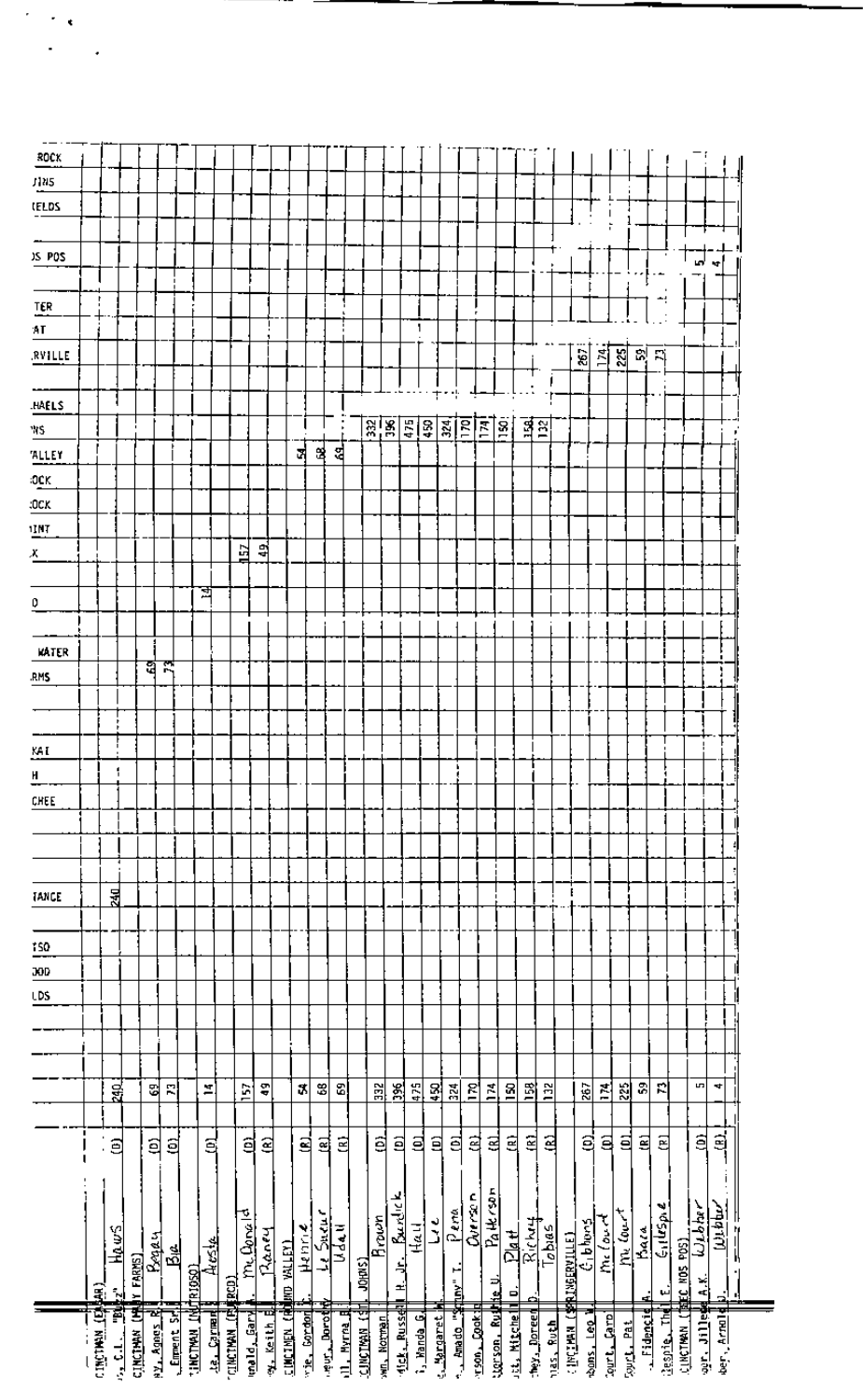| ÷ |                                                                                                                                                                |              |                                                                                                              |             |                   |                                                                                    | <u>Kumer of ay</u> | <b>LUPRER OF</b><br>오 | <b>PURBER OF</b><br>e             | NUMBER OF B          | KUMBER OF B.             | <b>KANPONE, PA:</b>  | <b>PRECINCTION</b>   | <b>ALTH</b><br>ē | <b>PECINITINAL</b> |                              | ن∂ن;                             |
|---|----------------------------------------------------------------------------------------------------------------------------------------------------------------|--------------|--------------------------------------------------------------------------------------------------------------|-------------|-------------------|------------------------------------------------------------------------------------|--------------------|-----------------------|-----------------------------------|----------------------|--------------------------|----------------------|----------------------|------------------|--------------------|------------------------------|----------------------------------|
|   | \$<br>Baard<br>in Preparing the Canwass form for the Primary Election of Suptember                                                                             | <b>Rear</b>  | Ambrose Sheperd<br>Chairman of the Board<br>Apache County Board of S<br>P.O. Box 428<br>St. Johns, Az. 85936 |             |                   |                                                                                    | diums LIB          | <b>MALOTS</b><br>ē    | LOTS DEN.                         | <b>LOTS REJECTED</b> | וְרַחַּוּ: רַאל <u>ו</u> | <u>іфіста н</u><br>Ξ | <b>INNEATFIELDS</b>  | 皀                | <b>TRONGER</b>     |                              |                                  |
|   | meeds                                                                                                                                                          | Mr. Sheperd: |                                                                                                              |             |                   |                                                                                    |                    |                       |                                   |                      |                          | L                    |                      | œ                |                    |                              |                                  |
|   | S                                                                                                                                                              |              |                                                                                                              |             |                   |                                                                                    |                    | 농                     |                                   |                      | $\frac{1}{24}$           |                      |                      |                  |                    |                              | जा है। पर                        |
|   | note:                                                                                                                                                          |              |                                                                                                              |             |                   |                                                                                    |                    | 치                     | 업                                 | ∣⇔                   | $\overline{\mathbf{s}}$  |                      |                      |                  |                    | כוונות ב                     |                                  |
|   |                                                                                                                                                                |              |                                                                                                              |             |                   | уń,                                                                                |                    | ង<br>ស                | 1531118                           | ∣⇔<br>lo             | E                        |                      |                      |                  |                    | <b>CONCHO</b>                |                                  |
|   | 5                                                                                                                                                              |              | Supervisors                                                                                                  |             |                   |                                                                                    |                    | ٠o                    | 님                                 | b                    | l‡                       |                      |                      |                  |                    | COANFIELDS                   |                                  |
|   |                                                                                                                                                                |              |                                                                                                              |             |                   |                                                                                    |                    | ┙                     | g                                 | ю                    | င္ဟ                      |                      |                      |                  |                    | COOMINGT 03                  |                                  |
|   |                                                                                                                                                                |              |                                                                                                              |             |                   |                                                                                    |                    | Z                     | ٣                                 |                      | ß,                       |                      |                      |                  |                    | OSTOHENNESO                  |                                  |
|   | there is an overvote situation in the !<br>Board-not:propecly-following-the-Quest<br>16-602 B.                                                                 |              |                                                                                                              |             |                   | I, Suzanne D. Lupke, Clerk of<br>certify this a true accurate<br>Primary Election. |                    | 扈                     | 扈                                 |                      | 信                        |                      |                      |                  |                    |                              | <b><i><u>RABA3</u></i></b><br>ıŧ |
|   |                                                                                                                                                                |              |                                                                                                              |             |                   |                                                                                    |                    | ß,                    | $\overline{061}$ $\overline{861}$ | 4                    | 區                        |                      |                      |                  |                    | DEL IVNCE                    | ाउ                               |
|   |                                                                                                                                                                |              |                                                                                                              |             |                   |                                                                                    |                    | k.                    |                                   | o                    | $\mathbb{E}$             |                      |                      |                  |                    | <b>pody</b> tivo             |                                  |
|   |                                                                                                                                                                |              |                                                                                                              |             | Suzanne_d.        |                                                                                    |                    | ١ū                    | k                                 | Þ                    | ÷,                       |                      |                      |                  |                    |                              | धर्मेष्ठ<br><b>HONCK</b>         |
|   |                                                                                                                                                                |              |                                                                                                              |             |                   | Clerk of the Bo                                                                    |                    | E                     | ¦≍                                | دمه:                 | ጃ                        |                      |                      |                  |                    | उझे से संघ                   |                                  |
|   |                                                                                                                                                                |              |                                                                                                              |             | Ņ                 |                                                                                    |                    | 능                     | a<br>信                            | ю.                   | a<br>同                   |                      |                      |                  |                    | KLAGETON                     |                                  |
|   |                                                                                                                                                                |              |                                                                                                              | September   | Lupke,<br>ام<br>م | <b>Canvass</b>                                                                     |                    | 12                    | s                                 | ш                    | 巨                        |                      |                      |                  |                    | <b>LUKACHUKAI</b>            |                                  |
|   |                                                                                                                                                                |              |                                                                                                              | 12,         | Þ                 |                                                                                    |                    | ÙΠ,                   | 憳                                 | ta)<br>ļ÷.           | 텽                        |                      |                      |                  |                    | พo⊥∦กา                       |                                  |
|   |                                                                                                                                                                |              |                                                                                                              | <b>7861</b> | cting Clerk of    | ard of Superviscrs of Apache County<br>of September 7, 1982                        |                    | Įш<br>┙               | 8                                 | ю.                   | þ                        |                      |                      |                  |                    | <b>YAAHOM</b>                |                                  |
|   |                                                                                                                                                                |              |                                                                                                              |             |                   |                                                                                    |                    | lœ                    | E                                 | lo.                  | 扂                        |                      |                      |                  |                    | <b>ZMAAT YAPM</b>            |                                  |
|   |                                                                                                                                                                |              |                                                                                                              |             | سي د برد برو      |                                                                                    |                    | l۰                    | ੪                                 | l Ar                 | ļ.                       |                      |                      |                  |                    | MENICAN MATER                |                                  |
|   |                                                                                                                                                                | $\cdot$      |                                                                                                              |             | Board             |                                                                                    |                    | 74                    | ¦≑                                | l a                  | Js.                      |                      |                      |                  |                    | <b>INITZWN</b>               |                                  |
|   |                                                                                                                                                                |              |                                                                                                              |             |                   |                                                                                    |                    | ă                     |                                   | Ŧ,                   | 侶                        |                      |                      |                  |                    | <u>oeorațun</u>              |                                  |
|   |                                                                                                                                                                |              |                                                                                                              |             |                   |                                                                                    |                    | le,                   | 33 paz                            | lo.                  | 의                        |                      |                      |                  |                    | $0.38$ and $0.38$            |                                  |
|   |                                                                                                                                                                |              |                                                                                                              |             |                   |                                                                                    |                    | l۵                    | ¦‰                                | $\overline{ }$       | ١s,                      |                      |                      |                  |                    | RED ROCK                     |                                  |
|   |                                                                                                                                                                | $\Delta$     |                                                                                                              |             |                   |                                                                                    |                    | թ                     | Ē                                 | ь                    | 巨                        |                      |                      |                  |                    | <b>ROEK POINT</b>            |                                  |
|   | Lupton Precinct. This was caused by the Election<br>ioned.Ballot-proceedwre-A.R.S.-16-584-B. ac-A.R.S.<br>7, 1982. I became aware of some situations which the |              |                                                                                                              |             |                   |                                                                                    |                    | ч                     | သြ                                | Þ                    | s                        |                      |                      |                  |                    | војјен воск<br>RONNO ROCK    |                                  |
|   |                                                                                                                                                                |              |                                                                                                              |             |                   |                                                                                    |                    | Ξ                     | ¦£                                | lФ                   | ¦a                       |                      |                      |                  |                    | <b>ROUND WALLEY</b>          |                                  |
|   |                                                                                                                                                                |              |                                                                                                              |             |                   |                                                                                    |                    | ∣ะ                    | E<br>इ                            | l۰                   |                          |                      |                      |                  |                    | SNHOP LILS                   |                                  |
|   |                                                                                                                                                                |              |                                                                                                              |             |                   |                                                                                    |                    | इ                     | 巨                                 | <b>سم</b>            | 223 251 119              |                      |                      |                  |                    | <b>21 HICHVEF2</b>           |                                  |
|   |                                                                                                                                                                |              |                                                                                                              |             |                   |                                                                                    |                    | ವ<br> X               | း                                 | lv.                  |                          |                      |                      |                  |                    | <b>TITINATS</b>              |                                  |
|   |                                                                                                                                                                |              |                                                                                                              |             |                   |                                                                                    |                    | 듢                     | E                                 | Ιw<br>ь              | <u>121 661</u>           |                      |                      |                  |                    | <b>SPP INGERVILLE</b>        |                                  |
|   |                                                                                                                                                                |              |                                                                                                              |             |                   |                                                                                    |                    | 5.                    | ⊯                                 | ÷                    | हि                       | и,                   | $\ddot{\phantom{0}}$ |                  |                    | <b>TADSMANTZ</b><br>$\sim$ . |                                  |
|   |                                                                                                                                                                |              |                                                                                                              |             |                   |                                                                                    |                    | æ.                    | జ                                 | l۰                   | ¦ଝ                       |                      |                      |                  |                    | <b>SIERINATER</b>            |                                  |
|   |                                                                                                                                                                |              |                                                                                                              |             |                   |                                                                                    |                    |                       | -                                 |                      |                          |                      |                      |                  |                    | <u>занфит</u>                |                                  |
|   |                                                                                                                                                                |              |                                                                                                              |             |                   | ł.                                                                                 |                    | ᄇ                     | 13                                | G                    | ¦#                       |                      |                      |                  |                    | TEEC NOS POS                 |                                  |
|   |                                                                                                                                                                |              |                                                                                                              |             |                   |                                                                                    |                    | ե                     | ⊴ا                                | l~                   | ¦\$                      |                      |                      | łш               |                    | <b>NON HEA</b>               |                                  |
|   |                                                                                                                                                                |              |                                                                                                              |             |                   |                                                                                    |                    |                       | 8                                 | b<br>lo.             | ≅                        |                      |                      |                  |                    | <b>ZO J3T TTA BIW</b>        |                                  |
|   |                                                                                                                                                                |              |                                                                                                              |             |                   |                                                                                    |                    | ⊨<br>R,               | ड़                                |                      | $\frac{129}{25}$         |                      |                      |                  |                    | <b>ZMIUS RUIN</b>            |                                  |
|   |                                                                                                                                                                |              |                                                                                                              |             |                   |                                                                                    |                    |                       |                                   | b                    |                          |                      |                      |                  |                    | <b>MILIODN ROCK</b>          |                                  |
|   |                                                                                                                                                                |              | $\sigma_{\rm A}$                                                                                             |             |                   |                                                                                    |                    | N                     | 8                                 |                      |                          |                      |                      |                  |                    |                              |                                  |

÷

 $\mathsf{r}$ 

 $\alpha_{\overline{q}}$